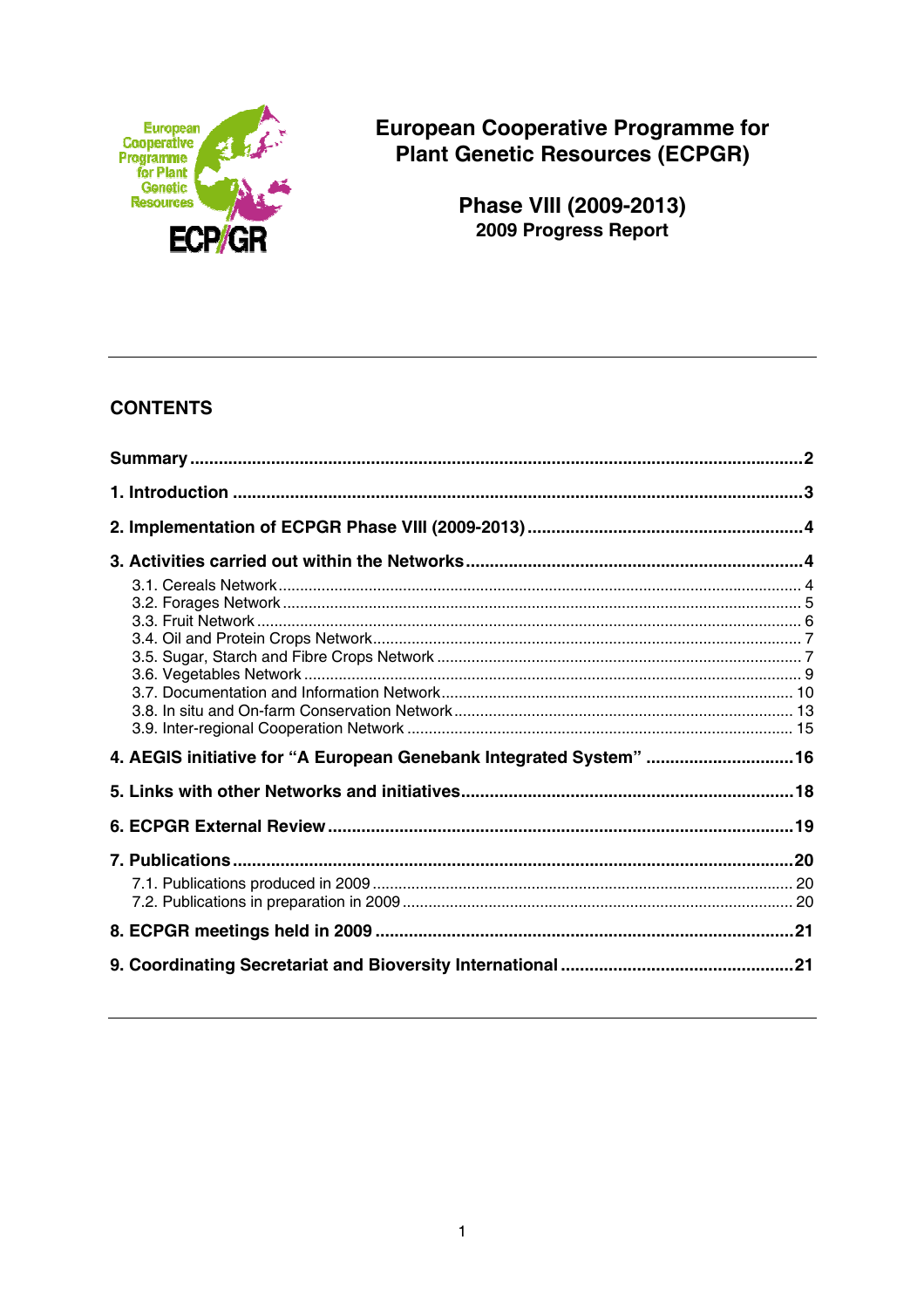#### **SUMMARY**

The first year of Phase VIII was initially dedicated to plan in further detail all the meetings and activities foreseen by the Networks for the entire Phase. Membership in ECPGR was secured for 34 out of the 43 expected participating countries. Montenegro and Russian Federation joined ECPGR as new members.

 The reservations raised by the Nordic Countries in 2008 to the full adoption by the Steering Committee of the Memorandum of Understanding (MoU) for AEGIS (A European Genebank Integrated System) were resolved in early 2009 and the finalized and approved text of the MoU was then sent to the ECPGR National Coordinators for signature by the respective country authorities. Upon the signature of the tenth country eligible for membership, AEGIS entered into force in July 2009 and counted 17 members at the end of the year. A new AEGIS Advisory Group was established in September 2009. Progress was made in the finalization of a discussion paper on a "Quality Management System for AEGIS" (AQUAS). The first call of the AEGIS Competitive Grant Scheme, which is intended to support activities that will directly contribute to the establishment and/or operation of AEGIS, was launched in June 2009 and, by the deadline of October, 14 eligible proposals were received and went through the process of evaluation.

 A major effort, undertaken by the Secretariat in collaboration with several ECPGR Network members and other partners between July and December, was the preparation of the EUROGENEBANK project proposal, which was submitted for funding under the 7th Framework Programme (FP7) of the European Union, in response to a call for "Research Infrastructures – Support to existing research infrastructures – Integrating Activities".

 Preparations for the ECPGR Independent External Review proceeded with the definition of the Terms of Reference for the Review and the appointment of three panel members. Funds to carry out the Review were also secured through voluntary contributions from Finland, the Nordic Countries, Switzerland and the United Kingdom.

 The year 2009 was the first year of activity of a two-year project funded by the Global Crop Diversity Trust for the regeneration and safety-duplication of over 5000 threatened accessions identified in ten European countries. The project had been jointly prepared by the ECPGR Cereals Network and the ECPGR Oil and Protein Crops Network. The 12 partner institutions involved in the project have successfully regenerated 414 grain legume accessions (chickpea, common bean, cowpea, faba bean, grasspea and lentil) and 1522 cereal accessions (*Aegilops*, barley, maize, sorghum and wheat).

 The Cereals Network organized two successful collecting missions of wild *Avena* species in Cyprus and organized a pre-breeding workshop in Sweden that highlighted the importance of pre-breeding and the opportunities for collaboration, resulting in a concept note on small grain cereals.

 The Working Group (WG) on Medicinal and Aromatic Plants held its fourth meeting in Turkey where the workplan for the ECPGR-funded project on characterization of European oregano samples was set up.

 The Vegetables Network held its third meeting in Italy, reviewed all its activities and planned how to start the implementation of AEGIS.

 The Documentation and Information Network held an EPGRIS3 workshop in Germany to discuss a proposal for the inclusion of characterization and evaluation data into EURISCO. After circulation to the entire Network and the Steering Committee, a revised proposal was eventually approved and plans were made for its implementation.

 EURISCO seminars and trainings were organized in Armenia, Bosnia and Herzegovina, Russian Federation and Ukraine, aiming at strengthening national capacity in data exchange and EURISCO sustainability. A training workshop was also held in the Czech Republic in collaboration with SEEDNet, involving 30 National Inventory Focal Points.

 The *In situ* and On-farm Conservation Network was involved in the preparation of a project for "Novel characterization of crop wild relatives and landraces resources as a basis for improved crop breeding" (PGR Secure), to be submitted in January 2010 to the EU FP7 funding scheme for Collaborative Projects. The Network also produced two publications: "European landraces: on-farm conservation, management and use" (Bioversity Technical Bulletin No. 15) and the report of a 2007 workshop on "Crop Genetic Resources in European home gardens".

 The Terms of Reference of the Inter-regional Cooperation Network were re-defined and the Network organized a workshop in Uganda, jointly with the FAO-Treaty Secretariat, Bioversity and the East African Network (EAPGREN), for capacity building towards the implementation of the International Treaty.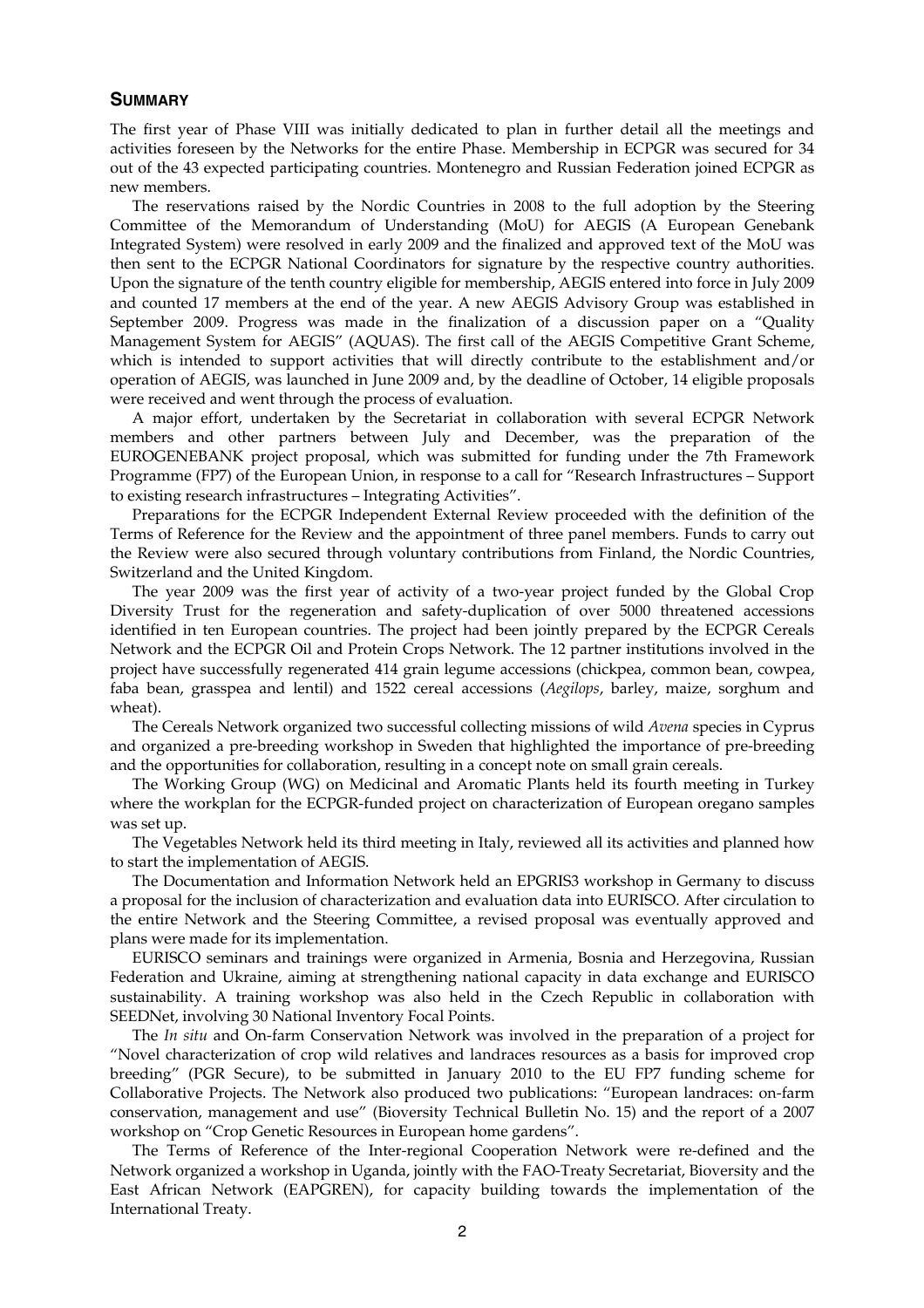# **1. INTRODUCTION**

This is the first Annual Progress Report of Phase VIII (2009-2013), covering the period from 1 January to 31 December 2009.

 While this report aims to put on record all the relevant events which occurred during 2009, the Steering Committee (SC) has been kept informed on a more regular basis through the dedicated "Steering Committee listserver", which is managed by NordGen. In particular, through the listserver, the following information was delivered and actions requiring Steering Committee decisions have been completed:

- Provision of a list of meetings and activities planned in Phase VIII and a request to National Coordinators to decide for which meetings in 2009 they would use the country quota (January 2009);
- Draft Terms of Reference for the Inter-regional Cooperation Network Coordinating Group and request for nominations of members for this group (January 2009);
- Proposal for approval of a footnote suggested by Finland, related to Article  $8(a)(v)$  of the AEGIS Memorandum of Understanding, regarding the use of the Standard Material Transfer Agreement in respect of transfers of non-Annex 1 crops (January 2009);
- Updates on changes in the Steering Committee and Networks (January 2009);
- Proposal for endorsement of the document developed by the Secretariat, in close consultation with the Task Force appointed by the Steering Committee, outlining the principles and the Terms of Reference to be used to implement the AEGIS Grant Scheme activities (February 2009);
- Announcement of endorsement of the Terms of Reference for the Inter-regional Cooperation Network Coordinating Group and proposal for its composition (February 2009);
- Circulation for comments and approval of the Terms of Reference for the Independent External Review of ECPGR (March 2009);
- Update on ECPGR meetings planned for 2009 (April 2009);
- Update on upcoming funding opportunities in the European Union's 7th Framework Programme (7FP) for research (April 2009);
- Update and request for comments on the decision by the Documentation and Information Network to set up a mechanism for inclusion of characterization and evaluation data into EURISCO (June 2009);
- Announcement of the Call for Proposals of the Competitive AEGIS Grant Scheme and the Application Form for the submission of proposals to the Scheme (June 2009);
- Circulation of ECPGR Annual Technical and Financial Reports for 2008, including a request for support for the proposed breakdown of Phase VII carry-over funds (July 2009);
- Announcement of 2010 Call for Research Proposals for the Vavilov-Frankel Fellowships (July 2009);
- Circulation for comments of the second draft of the Terms of Reference for the AEGIS Advisory Committee and of proposal for the composition of the Advisory Group (July 2008);
- Announcement of the AEGIS Memorandum of Understanding entering into force after signature by ten member countries (September 2009);
- Circulation for comments and/or approval of the Final draft of the document "A Quality System for AEGIS" (AQUAS) (September 2009);
- Circulation for comments and/or endorsement of a proposed list of candidates who could be appointed as panel members for the ECPGR Independent External Review (September 2009);
- Clarification on comments received from Finland, Germany and Sweden related to the ECPGR Financial Report 2008 (September 2009);
- Announcement of the Third Call for Proposals for the Evaluation Award Scheme of the Global Crop Diversity Trust on "Enhancing the Value of Crop Diversity (October 2009);
- Circulation of information and request for support of the FP7 project under preparation by the University of Birmingham, related to "Novel characterization of crop wild relatives and landraces resources as a basis for improved crop breeding" (PGR Secure) (November 2009);
- Update about various ongoing ECPGR items and issues (December 2009).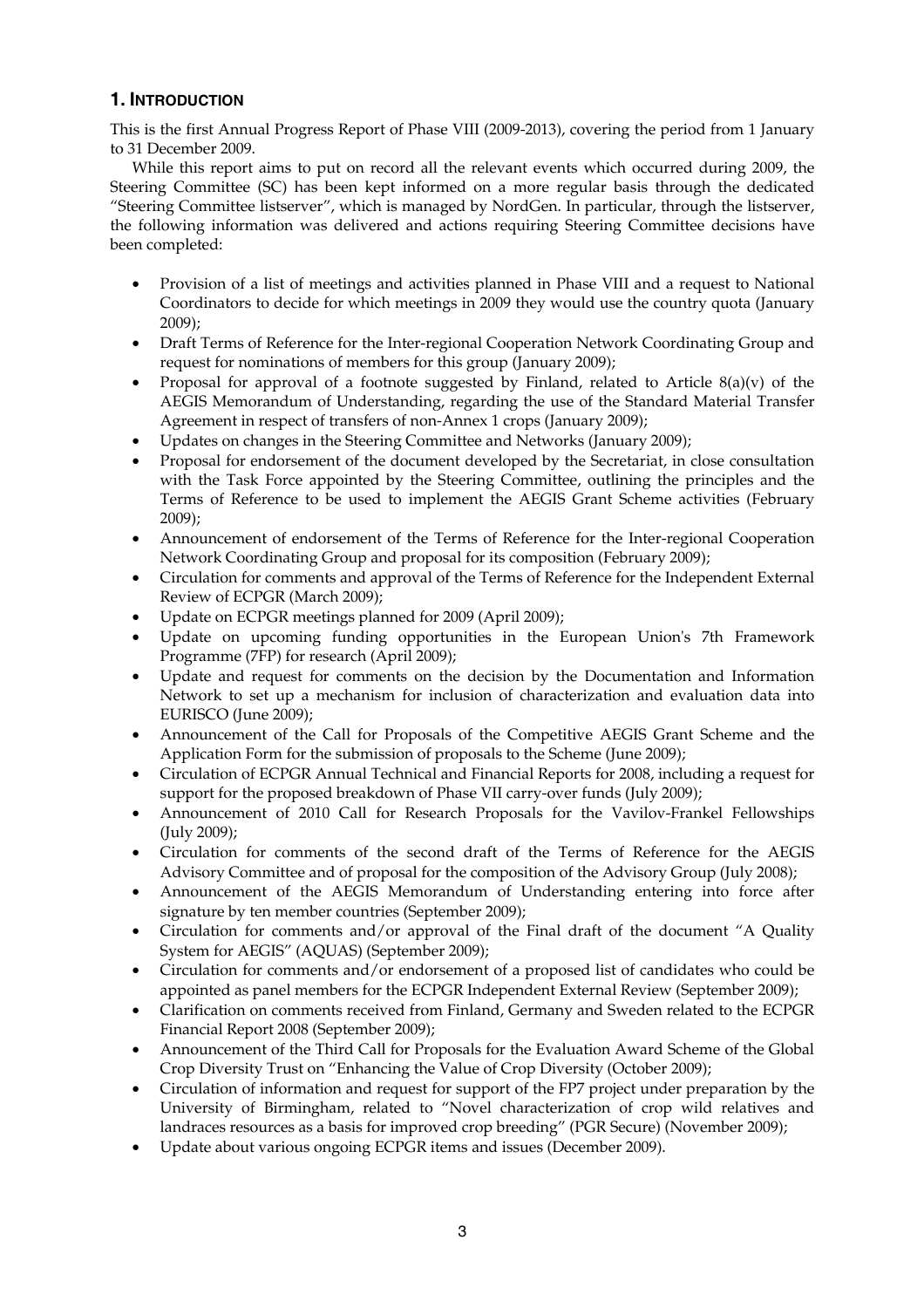## **2. IMPLEMENTATION OF ECPGR PHASE VIII (2009-2013)**

In October 2008 the Secretariat sent out the letters of invitation for countries to join Phase VIII of ECPGR to all National Coordinators. By the end of 2009, 30 countries had signed the Letter of Agreement for Phase VIII. Four other countries had not signed the Letter of Agreement but had, nonetheless, started to pay annual contributions for Phase VIII. Montenegro and Russian Federation joined ECPGR in 2009 as new members.

 Relevant documents related to the implementation of Phase VIII have been made available through the ECPGR Web site. These are:

- ECPGR Terms of Reference (version 3, October 2008) (http://www.ecpgr.cgiar.org/Introduction/ToRs\_ECPGR\_PhaseVIII.pdf).
- Country quota for Phase VIII (explanation) (http://www.ecpgr.cgiar.org/Introduction/ECPGR\_QuotaP8.pdf).

## **3. ACTIVITIES CARRIED OUT WITHIN THE NETWORKS**

Following the approval during the Steering Committee meeting in September 2008 of the Networks' proposals for action and their related budgets, the Secretariat drafted a calendar of activities at the beginning of the Phase, in consultation with all the Network Coordinators.

 Planned meetings and activities and their dates are reflected and kept up-to-date in the Networks' budget plans (available online from each Network's Web page (http://www.ecpgr.cgiar.org/Introduction/Networks.htm) and in the List of upcoming meetings (http://www2.bioversityinternational.org/networks/ecpgr/meetings/nextmeeting.asp).

## **3.1. Cereals Network**

**Working Groups**: *Avena,* Barley and Wheat.

The **Cereals Network Coordinating Group (NCG)** consisted of seven members: Helmut Knüpffer, Germany (Network Coordinator); Iva Faberová, Czech Republic; Christoph Germeier, Germany; Marja Jalli, Finland; Andreas Katsiotis, Greece; Gert Kleijer, Switzerland; and Marcin Zaczynski, Poland.

A mission was organized by Andreas Katsiotis, Greece and Gideon Ladizinsky, Israel, to visit Cyprus and Crete in May 2009, aiming **to survey populations and collect samples from endangered wild** *Avena* **populations**, to be placed under long-term conservation.

In the case of Cyprus, the expedition was organized in collaboration with Angelos Kyratzis from the Agricultural Research Institute, Nicosia, and resulted in the collection of 18 accessions of *Avena ventricosa*, 5 accessions of *Avena eriantha* and 5 accessions of *Avena hirtula*. Twenty accessions were collected from protected areas. The EURISCO descriptors were used for documentation. Accessions were stored in the Agricultural Research Institute's genebank and safety-duplicates were sent to the Agricultural University of Athens. *A. ventricosa* was found to be still present in Cyprus in areas where it had been recorded more than 75 years ago. Most of the areas visited were within Natura 2000 or National Forest protected sites, thus providing the environment for long-lasting *in situ* presence of the species with proper management and monitoring guidelines. The same holds true for *A. hirtula*. For both species a number of areas where they were not previously recorded were found. Most of these new sites are also within protected areas providing suitable conditions for *in situ* conservation of the species. Since large *A. hirtula* populations were found in a number of areas in Cyprus, the visit to Crete was not considered necessary and it was postponed. Similar research is needed to study the distribution of other *Avena* species and their diversity.

 **A pre-breeding workshop on cereals** was held in Alnarp, Sweden on 24-25 November 2009. The workshop was organized by ECPGR, NordGen, the Swedish University for Agricultural Sciences (SLU), Graminor, Norway, MTT Agrifood Research Finland and Oatly AB, Sweden. Altogether 49 participants from 12 countries attended the meeting, which included 20 presentations in four themes: 1) Pre-breeding in cereals – status and examples of existing collaborations; 2) Breeding goals and needs; 3) Challenges of funding; and 4) Future needs and application.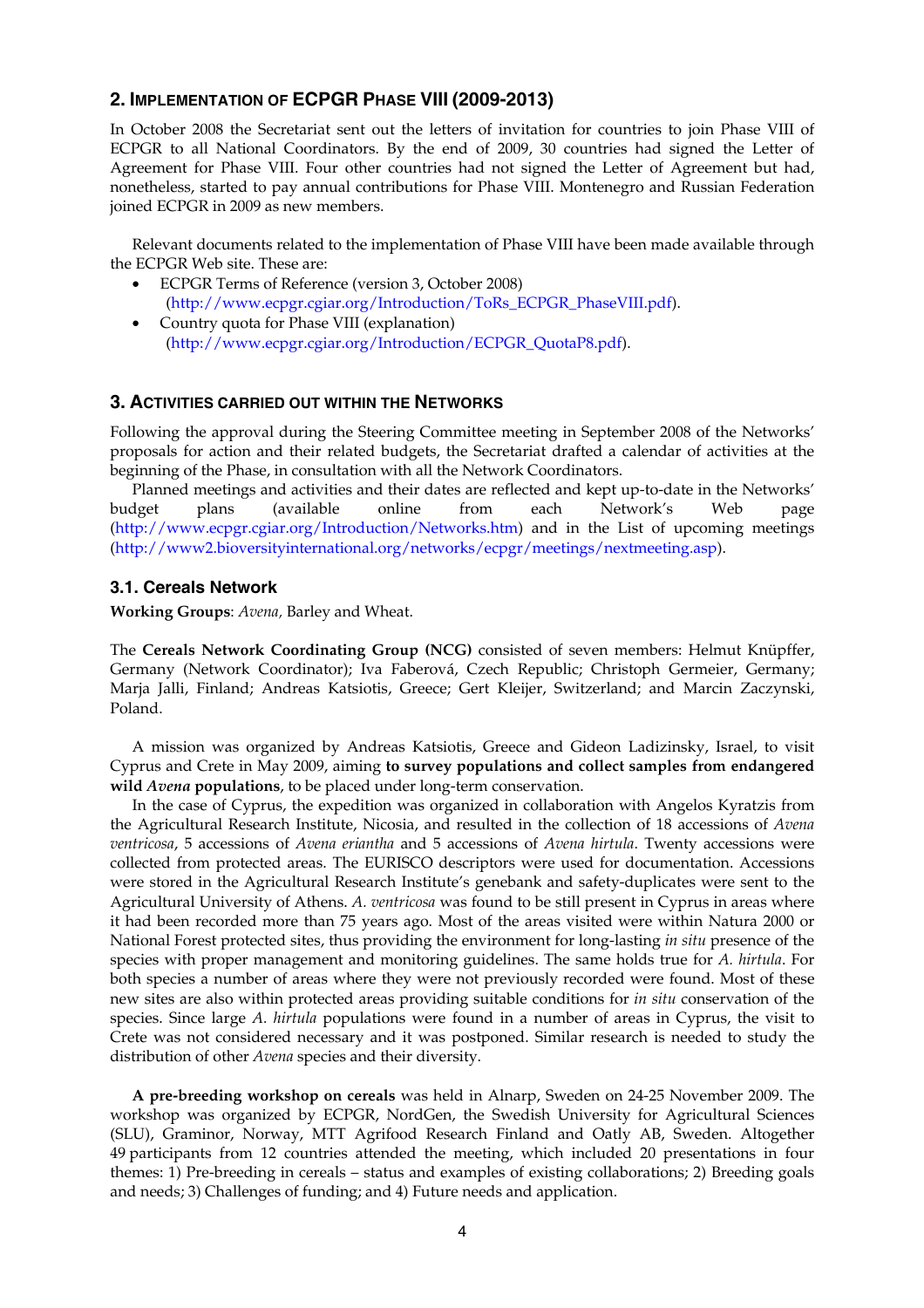It was suggested that a joint disease resistance database could be built up from various sources and experiences, including e.g. data on PGR reactions to different diseases and the availability of molecular markers. It was noted that in light of climate change, problems due to drought are also increasing in Europe. There is a need to develop phenotype tests suitable for abiotic stress tolerance and to apply them to relevant germplasm. Important initiatives to support utilization of PGR in prebreeding would be to increase the online availability of characterization/evaluation data and to improve the dialogue between genebanks and breeders. A limiting factor was identified in the lack of specific funding programmes devoted to pre-breeding. A proposed solution to this limitation was lobbying in favour of pre-breeding at EU and national levels, and supporting the establishment of private-public collaboration, where they do not yet exist. Regarding future possible collaborations, it was observed that the stakeholders were genebanks (including AEGIS collaborative partners), plant breeding researchers, the European Seed Association (ESA), farmers' organizations, the Global Partnership Initiative for Plant Breeding Capacity Building (GIPB) and the CGIAR Centres, and that the proposals for collaboration should be framed within the International Treaty or on a regional basis.

 One of the conclusions of the workshop was the decision to form a task force to produce concept notes on pre-breeding issues. Ten participants volunteered for this and a concept note on small grain cereals is now ready and publicly available on the ECPGR Web site at:

http://www.ecpgr.cgiar.org/Networks/Cereals/PreBreeding\_Concept\_Note.pdf

The workshop's presentations are also available at:

http://www.nordgen.org/index.php/en/Innehaall/Activities/Cereal-Pre-Breeding-Workshop

The **ECPGR project for urgent regeneration and safety-duplication activities**, funded by the Global Crop Diversity Trust, started its operation in 2009. In the case of cereals, six countries were involved in the regeneration of wheat or *Aegilops* (Armenia, Belarus, Bulgaria, Georgia, Hungary and Israel), five countries in the regeneration of barley (Armenia, Belarus, Greece, Hungary and Israel) four countries in the regeneration of maize (Azerbaijan, Bulgaria, Georgia and Hungary) and three countries in the regeneration of sorghum (Azerbaijan, Bulgaria and Georgia). Out of the 3990 cereal accessions that are expected to be regenerated with the support of the project, 1798 (45%) have been grown and have completed their cycle during 2009. Of these, 1522 accessions (85%) were successfully regenerated. These represent 38% of the total expected in the two-year project. The regeneration of cereals generally resulted in a success rate above 90%, with a few exceptions, i.e. wild barley in Israel, maize in Hungary and sorghum in Bulgaria. In all cases the problem was insufficient yield.

 The Cereals Network submitted five **proposals for funding to the AEGIS Grant scheme**. These were prepared by partners from Azerbaijan (wheat), Czech Republic (barley, oats and rye), Georgia (*Aegilops*) and Ukraine (one on maize and one on millet).

 The Report of a Cereals Network, Second Meeting, 21-24 April 2008, Foça, Turkey was published on-line in a draft form at:

http://www.ecpgr.cgiar.org/Networks/Cereals/Cereals\_Network\_2ndMeeting\_Draft\_Feb09.pdf

 **Outlook for 2010:** activities planned by the Network include a mission to collect and survey wild *Avena* accessions in Sicily, Italy and Andalusia, Spain (May 2010). The Sixth Meeting of the *Avena* Working Group is planned for 21–23 October 2010 in Romania.

#### **3.2. Forages Network**

**Working Group**: Forages.

The **Forages Network Coordinating Group** consisted of seven members: Merja Veteläinen, Finland (Network Coordinator); Beat Boller, Switzerland; Lajos Horváth, Hungary; Chris Kik, The Netherlands; Petter Marum, Norway; Valeria Negri, Italy; and Evelin Willner, Germany.

The **Network Coordinating Group organized a self-funded** *ad hoc* **meeting** on 11 May 2009 in La Rochelle, France, in connection with the 28th Meeting of the Fodder Crops and Amenity Grasses Section of EUCARPIA. The participants attending the meeting were Evelin Willner, Petter Marum, Beat Boller and Merja Veteläinen.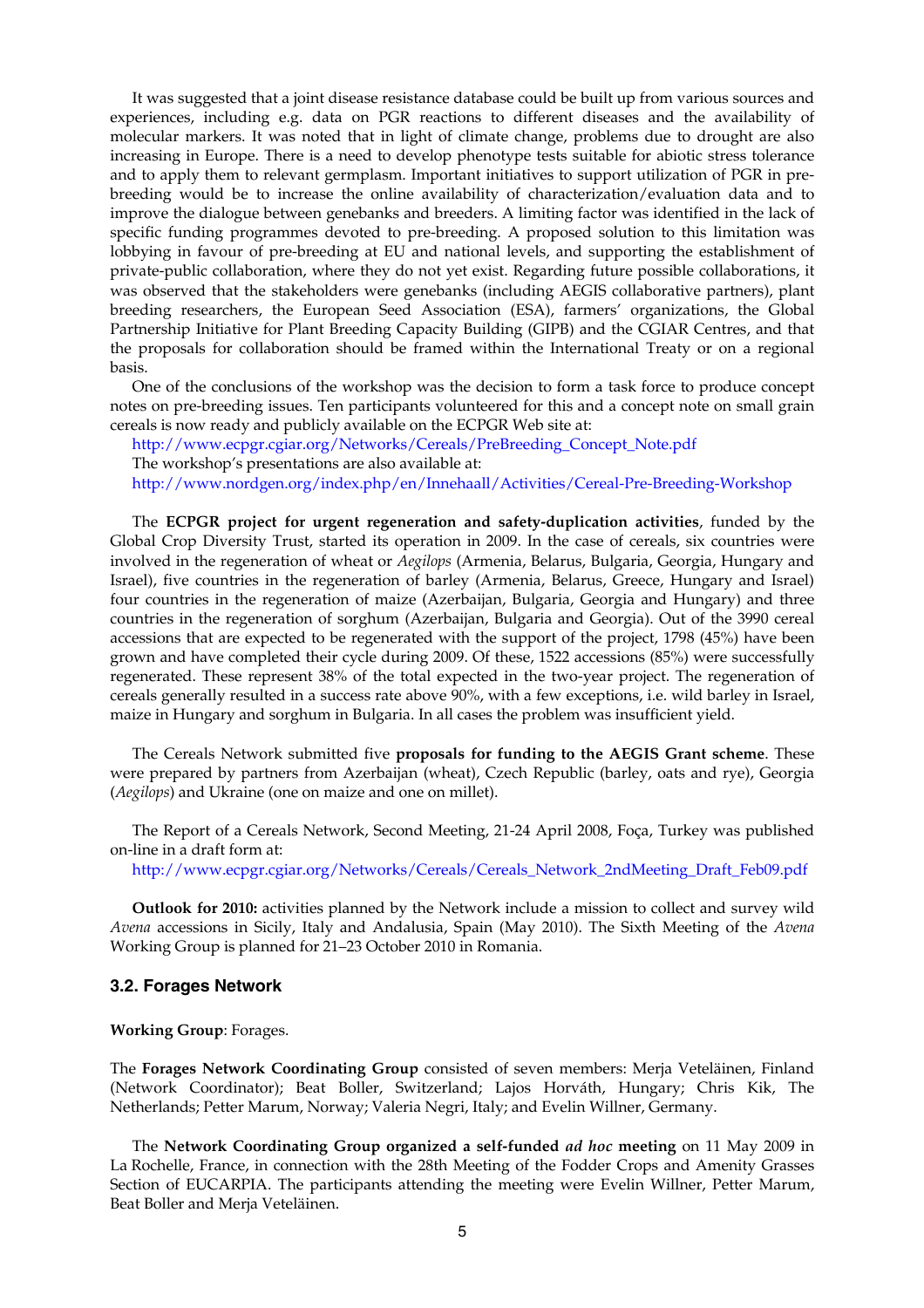Considering the inefficient fragmentation of the Forages databases (23), it was agreed to try to merge databases by taxa/DB manager and to obtain confirmation from the DB managers and the respective institute about the availability to continue the management of the related databases.

*In situ* and on-farm conservation were reiterated to be important activities for conservation and use of forages. A preliminary inventory of existing European conservation sites was thought to be the first important step to enhance this activity and Beat Boller, Switzerland, agreed on the task to provide information about the development of a Swiss solution for *in situ*/on-farm conservation at the next WG meeting.

With regard to the AEGIS activities and the expected submission of a project proposal under the EU 7th Framework Programme (FP7) Capacities Work Programme 2010, Research Infrastructures, the Group expressed the need to review and update different guidelines (collecting, regeneration, etc. of forage crops) developed by the Forages WG and to compile them into one single publication to be used by the forage crop germplasm holders. The Group also thought that a forage crop (e.g. perennial ryegrass or red clover) should become a model crop for AEGIS, since these crops are generally crosspollinating and thus more problematic to characterize and evaluate than self-pollinating crops. Thus there is an urgent need to establish a common method. On the other hand, there is already a wellestablished cooperation between plant breeders and germplasm curators in this field.

The report of the meeting is available at: http://www.ecpgr.cgiar.org/Networks/Forages/Ad\_hoc\_Forages\_NCG\_La\_Rochelle\_2009\_final.pdf

 The Forages Network did not submit **proposals for funding to the AEGIS Grant Scheme**, but decided to send an application for the second call.

 **Outlook for 2010:** activities planned by the Network include the Tenth Meeting of the Working Group on 27–29 April 2010, Poel Island, Germany.

#### **3.3. Fruit Network**

**Working Groups**: *Malus/Pyrus*, *Prunus* and *Vitis.*

The **Fruit Network Coordinating Group** consisted of seven members: Marc Lateur, Belgium and Emilie Balsemin, France (Interim Co-Coordinators); Daniela Benediková, Slovakia; Stein Harald Hjeltnes, Norway; Erika Maul, Germany; Matthew Ordidge, United Kingdom; and Jesus Ortiz, Spain.

 A detailed plan was prepared by the Network Coordinating Group members for the harmonization of the four European Fruit Databases and the sharing of tools to assist in assessing trueness-to-type of the European accessions. The plan foresees harmonization of passport and primary characterization descriptors, and harmonization of guidelines for inclusion of photographs in the fruit databases. A photo gallery module is planned to be established in the *Vitis* database and then transferred to the other databases to assist in comparing pictures of different accessions to ascertain their trueness-to-type. Further technical development of the existing SynoPyrus software for synonym searches will be followed by its installation in all the Fruit Databases.

 Draft guidelines for inclusion of photographs in the ECPGR European Fruit Databases were prepared.

A new version of the European *Vitis* Database (www.eu-vitis.de) was made accessible online.

The Fruit Network submitted one **proposal for funding to the AEGIS Grant Scheme**. This was prepared by partners from the Czech Republic on the subject of "*In vitro* slow growth storage as a method for safety-duplicate maintenance and distribution of European Accessions in the framework of an apple fruit genebank".

 **Outlook for 2010:** activities planned by the Network include the Eighth Meeting of the *Prunus* Working Group on 7–9 September 2010, Forli, Italy. The *Malus* DB is expected to be further developed at the University of Reading, UK, with updates to the accession lists started and conversion of the DB to a Web-based system.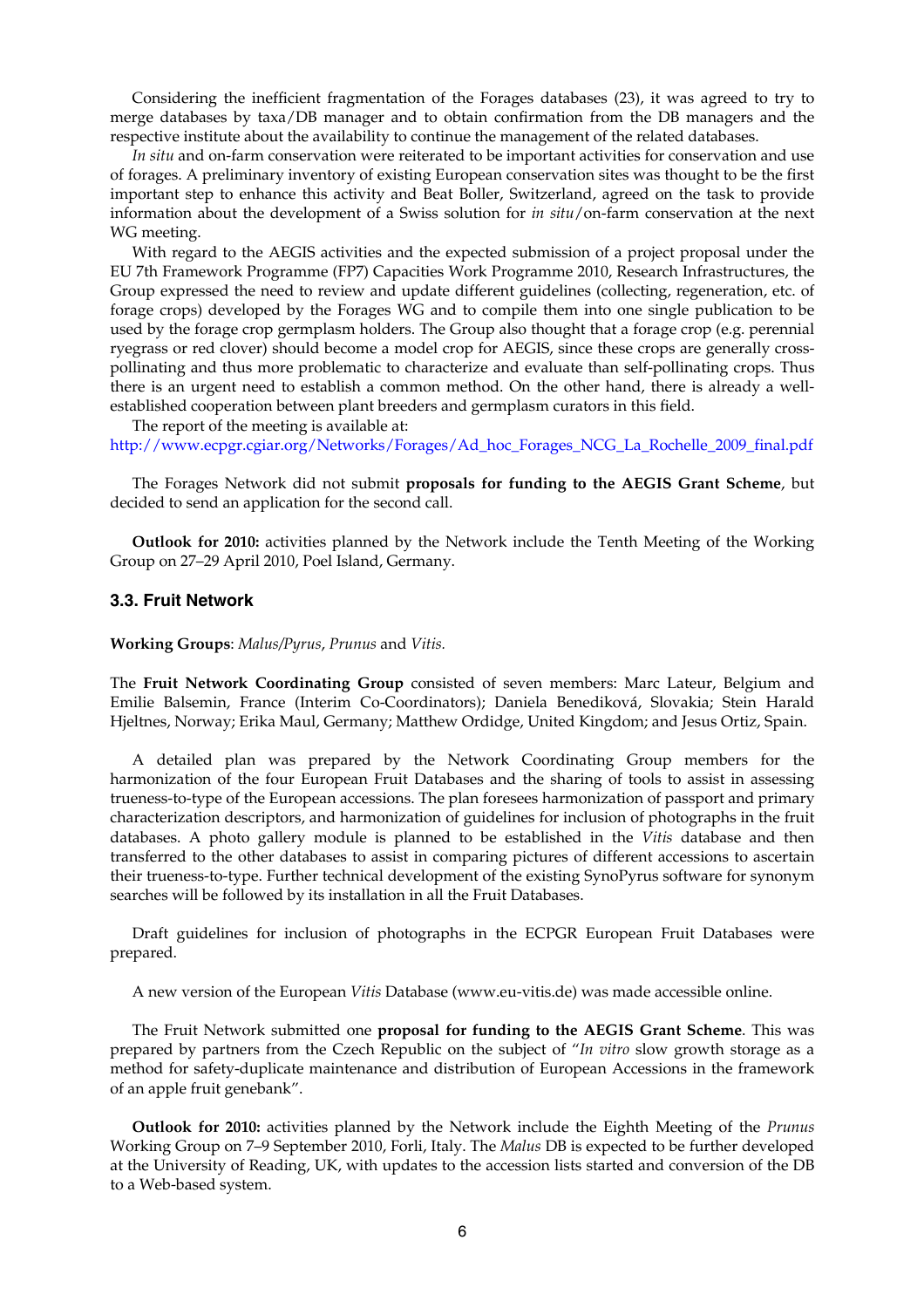## **3.4. Oil and Protein Crops Network**

**Working Group**: Grain Legumes.

The **Oil and Protein Crops Network Coordinating Group** consisted of four members: Mike Ambrose, United Kingdom (Network Coordinator); Siyka Angelova, Bulgaria; Andrea Carboni, Italy; and Gérard Duc, France.

 The **ECPGR project for urgent regeneration and safety-duplication activities**, funded by the Global Crop Diversity Trust, started its operation in 2009. In the case of grain legumes, six countries (Albania, Azerbaijan, Bulgaria, Georgia, Hungary and Portugal) were involved in the regeneration of chickpea, common bean, cowpea, faba bean, grasspea and lentil. Out of the 1255 grain legume accessions that are expected to be regenerated with support of the project, 691 (55%) have been grown and have completed their cycle during 2009. Of these, 414 accessions (60%) were successfully regenerated. These represent 33% of the total expected in the two-year project. The rate of successful regeneration of grain legumes was particularly low in the case of cowpea and faba bean due to low germination or insufficient yield.

 The Oil and Protein Network submitted three **proposals for funding to the AEGIS Grant Scheme**. These were prepared by partners from Azerbaijan (food legumes), Czech Republic (pea) and Ukraine (sunflower).

 **The ECPGR** *Glicyne* **database**, maintained by the N.I. Vavilov Research Institute of Plant Industry (VIR), St. Petersburg, Russian Federation, has been searchable online since April 2009 at:

http://www.vir.nw.ru/glycine/euro\_gi.htm

The report of a Working Group on Grain Legumes, Fourth Meeting, 16-17 November 2007, Lisbon, Portugal, was published on-line as a draft in 2009 and finalized in 2010, and is available at: http://www.ecpgr.cgiar.org/workgroups/grain\_legumes/Grain\_Legumes\_Lisbon\_2007\_FINAL.pdf

 **Outlook for 2010:** activities planned by the Network include the Fifth Meeting of the Grain Legumes Working Group in Antalya, Turkey on 22-23 April 2010, including the *ad hoc* meeting of the Grain Legume Database Managers.

### **3.5. Sugar, Starch and Fibre Crops Network**

**Working Groups**: *Beta*; Fibre Crops (Flax and Hemp); Medicinal and Aromatic Plants (MAPs)*;* Potato.

 The **Sugar, Starch and Fibre Crops Network Coordinating Group** consisted of four members: Lothar Frese, Germany (Network Coordinator until October 2009); Roel Hoekstra, The Netherlands (Network Coordinator as of October 2009); Martin Pavelek, Czech Republic; and Ana Maria Barata, Portugal.

 The **Network Coordinating Group held its third meeting in Quedlinburg, Germany on 8-9 October 2009**. The meeting reviewed the Network budget and workplans, taking note that the budget for actions in Phase VIII was directed to the *Origanum* project of the MAP WG instead of funding several small projects for all the crops. It was noted that methodologies and tools for the *in situ* management of crop wild relatives applied for *Beta* and other model crops by the AEGRO project (http://aegro.bafz.de/) will be of interest to the MAP Working Group, specifically a survey data recording tool that was developed to assist *in situ* management of *Beta* species using the software tool kit CyberTracker. This tool kit, as well as a crop-specific application is freely available (see also Section 3.8 below).

 It was noted that cultivation of flax and hemp has decreased considerably in Europe during recent years due to imports e.g. from China. Moreover, at the Centro di Ricerca per le Colture Industriali, Bologna, Italy, research on hemp has ceased.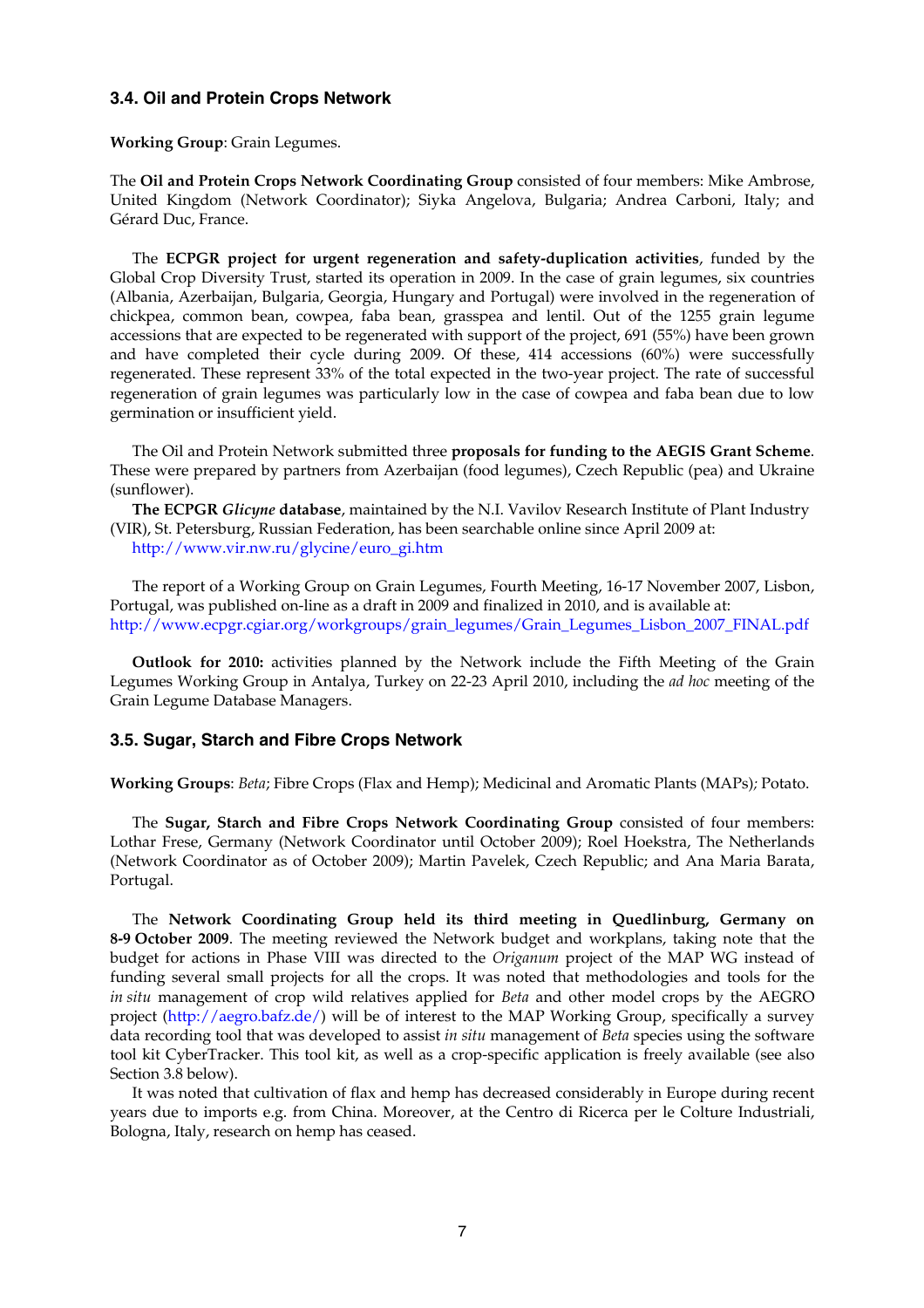The European Cultivated Potato Database maintained by SASA, United Kingdom, is progressing well, also thanks to the possibility for collection curators to enter their data directly via an online tool for data input (http://www.ecpgr.cgiar.org/databases/Crops/potato\_cult.htm). The Wild Potato Database was also recently updated and is available as a downloadable system:

http://www.ecpgr.cgiar.org/databases/Crops/potato\_wild\_tuber.htm

 The NCG is convinced that although this Network deals with a very wide range of crops, synergies can be created by a stronger cooperation in the field of data documentation and *in situ* management.

The report of the meeting is available at:

http://www.ecpgr.cgiar.org/Networks/Indus\_crops/Sugar%20Starch%20Fibre%20Crops%20NC G%203rd%20meeting%20Quedlinburg%20final.pdf

 **The Fourth Meeting of the WG on Medicinal and Aromatic Plants (MAPs)** was held on 29 September-1 October 2009 in Kuşadası, Turkey. The finalization of the crop-specific characterization and evaluation descriptors for the ten target species selected by the WG was given high priority.

 Documentation of *ex situ* collections will follow the EURISCO channels and procedures; for *in situ* populations, members will continue to use their own tools until a common ECPGR database is developed for this purpose at the regional level.

 The workplan for the ECPGR Network project for "Conservation and characterization of oregano (*Origanum vulgare* L.) wild populations in Europe" was agreed and will include: sampling of oregano populations, study of their genetic and chemical variability; documentation; and distribution of collected data. The number of project partners reached 19, with the University of Veterinary Medicine in Vienna as subcontractor for molecular and chemical analyses. The data collected within the Oregano Project would contribute to the selection of oregano accessions to be included in a European Collection according to the AEGIS concept.

 Plans were made to expand the priority list of MAP species and to produce a document showing the level of threat and the Red List status for MAP species in Europe**.**

 Appropriate areas for future collaboration were identified with the need to increase the focus on *in situ* conservation of MAPs; the potential of *in vitro* or cryopreservation methods to improve the status of safety-duplication of MAP collections, which is insufficient; the usefulness of micropropagation methods for rare and threatened species, for conservation and reintroduction of species into former habitats and for commercial production of plants and MAP products.

The draft report is available at:

 http://www.ecpgr.cgiar.org/Workgroups/Med\_aromatic/MAP\_4\_Kusadasi\_updated%20draft% 20Web%20181209.pdf

 An ECPGR-funded Network project was completed at the Julius Kühn-Institute, Quedlinburg, Germany, to redesign an application for updating Multi-crop Passport Descriptors and for duplicate searches for the European Central Crop Databases, as well as for updating the International Database for *Beta*.

The following **Network reports were printed**:

- Report of a Working Group on *Beta* and the World *Beta* Network. Third Joint Meeting, 8-11 March 2006, Puerto de la Cruz, Tenerife, Spain http://www.ecpgr.cgiar.org/Workgroups/beta/09\_47\_ECPGR\_BETA\_WEB.pdf
- Report of a Working Group on Medicinal and Aromatic Plants. Second Meeting, 16-18 December 2004, Strumica, Macedonia FYR / Third Meeting, 26–28 June 2007, Olomouc, Czech Republic

http://www.ecpgr.cgiar.org/Workgroups/Med\_aromatic/MAP2\_3.pdf

 The Sugar, Starch and Fibre Crops Network submitted one **proposal for funding to the AEGIS Grant Scheme**. This was prepared by the partner from Slovenia (*Origanum* and *Gentiana*).

 **Outlook for 2010:** activities planned by the Network include: the Second Meeting of the Fibre Crops (Flax and Hemp) Working Group on 7-9 July 2010, Šumperk, Czech Republic and the completion of the oregano project (Inventory, survey and molecular and chemical analysis of *Origanum vulgare* L. in Europe).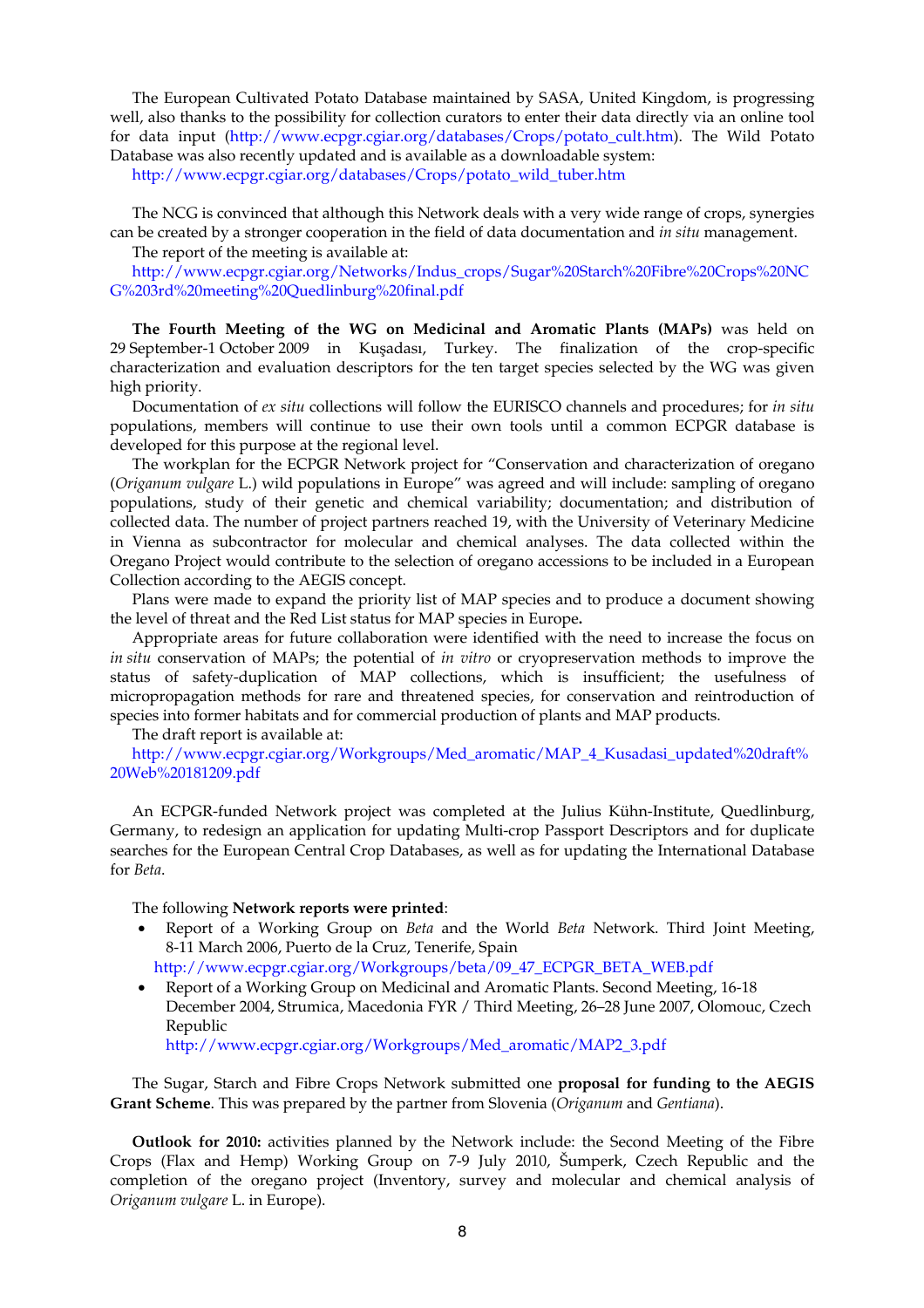#### **3.6. Vegetables Network**

**Working Groups**: *Allium*, *Brassica* Cucurbits, Leafy Vegetables, Solanaceae and Umbellifer Crops.

 The **Vegetables Network Coordinating Group** consisted of 11 members: Dave Astley, United Kingdom (Network Coordinator until November 2009); Marie-Christine Daunay, France (Network Coordinator as of November 2009), Noortje Bas, The Netherlands; Ferdinando Branca, Italy; Maria José Díez, Spain; Willem van Dooijeweert, The Netherlands; Emmanuel Geoffriau, France; Joachim Keller, Germany; Teresa Kotlińska, Poland, replaced by Charlotte Allender, United Kingdom in November 2009; Katerina Karlová-Smékalová, Czech Republic; and Rob van Treuren, The Netherlands.

**The Vegetables Network held its Third Meeting in Catania, Italy**, on 10-12 November 2009, hosted by the University of Catania. About 60 representatives of the six WGs gathered from 30 countries to discuss cooperative action for vegetable genetic resources conservation and use. The main objective of the meeting was to make the European Genebank Integrated System (AEGIS) work within the framework of the Vegetables Network, by ensuring that all the members understand what it is, how it intends to operate and also to understand its technical and scientific concepts, as well as the responsibilities of each member within their country and as a member of the Network. The experiences gained by the model crop groups (*Allium* and *Brassica*) and by the Solanaceae WG in their attempt to identify Most Appropriate Accessions (MAAs) were shared with the meeting. It was agreed that a positive approach to deciding what should be included in the European Collection would be to focus, as a first step, on what needs to be conserved rather than on what should be excluded. Efforts will be made to complete the Central Crop Databases as well as to include missing data into EURISCO. Efforts to identify MAAs will focus, as a priority, on leek and wild Alliums, lettuce and spinach, carrot, melon, *B. rapa* and various Solanaceae crops. A general consensus was expressed by the Group about the principles of AQUAS and the need to define common standards.

 Surveys of wild relatives of *Allium* and Umbellifer crops in collections and in the wild are planned during Phase VIII, to identify gaps in the collections and to carry out characterization work. Characterization activities are also planned for collections of *B. rapa* and wild brassicas.

 Surveys of landraces are planned by the *Allium* WG, while the Cucurbits WG intends to survey on-farm conservation activities. Work on the definition of descriptors was scheduled by the Leafy Vegetables WG (for asparagus and minor leafy vegetables) and by the Umbellifer Crops WG (agreed minimum lists). Improving safety-duplication will be a task for the *Allium*, Cucurbits, Leafy Vegetables, Solanaceae and Umbellifer Crops WGs. The assessment of virus elimination training needs in Europe and the establishment of a Web Portal will be specific activities of the *Allium* WG.

 After the resignation of Dave Astley (Warwick HRI, United Kingdom) as Coordinator of the Network, the Network Coordinating Group nominated Marie-Christine Daunay (INRA, France) as its new Coordinator, with Willem van Dooijeweert taking the role of Vice-Coordinator.

 During the Umbellifer Crops WG session, as part of the Vegetables Network meeting in November 2009, Emmanuel Geoffriau, France was confirmed as the Chair of the WG and Charlotte Allender was selected as Vice-Chair, replacing Teresa Kotlińska, Poland. The draft report of the meeting and the presentations made are available on the ECPGR Web site at:

http://www.ecpgr.cgiar.org/Networks/Vegetables/VEGNET\_3\_%20Catania\_revised\_full\_report.pdf

 As of January 2009, a new search option became available for the **ECPGR Tomato Database**, maintained at CGN, Wageningen, The Netherlands. This tool allows grouping of "probable duplicates" by comparing data in the following fields: accession name, collecting number, donor number and other numbers. This tool offers a guide for the selection of material and is also a first step towards the selection of MAAs in tomato. A total of 7892 accessions were assigned to 2491 duplication groups. As of March 2009, it is also possible to search about 1200 accessions in the Tomato database for the minimum characterization descriptors agreed upon by the Solanaceae WG.

**The European** *Brassica* **Database** (http://documents.plant.wur.nl/cgn/pgr/brasedb) was updated. The database can be searched online for probable duplicate accessions in the *Brassica rapa* collections which, as of October 2009, include a total of 3621 accessions. Probable duplicates were assessed by comparing names and donor/collection/other numbers as well as known synonyms. A total of 1698 accessions were assigned to 545 *B. rapa* duplication groups.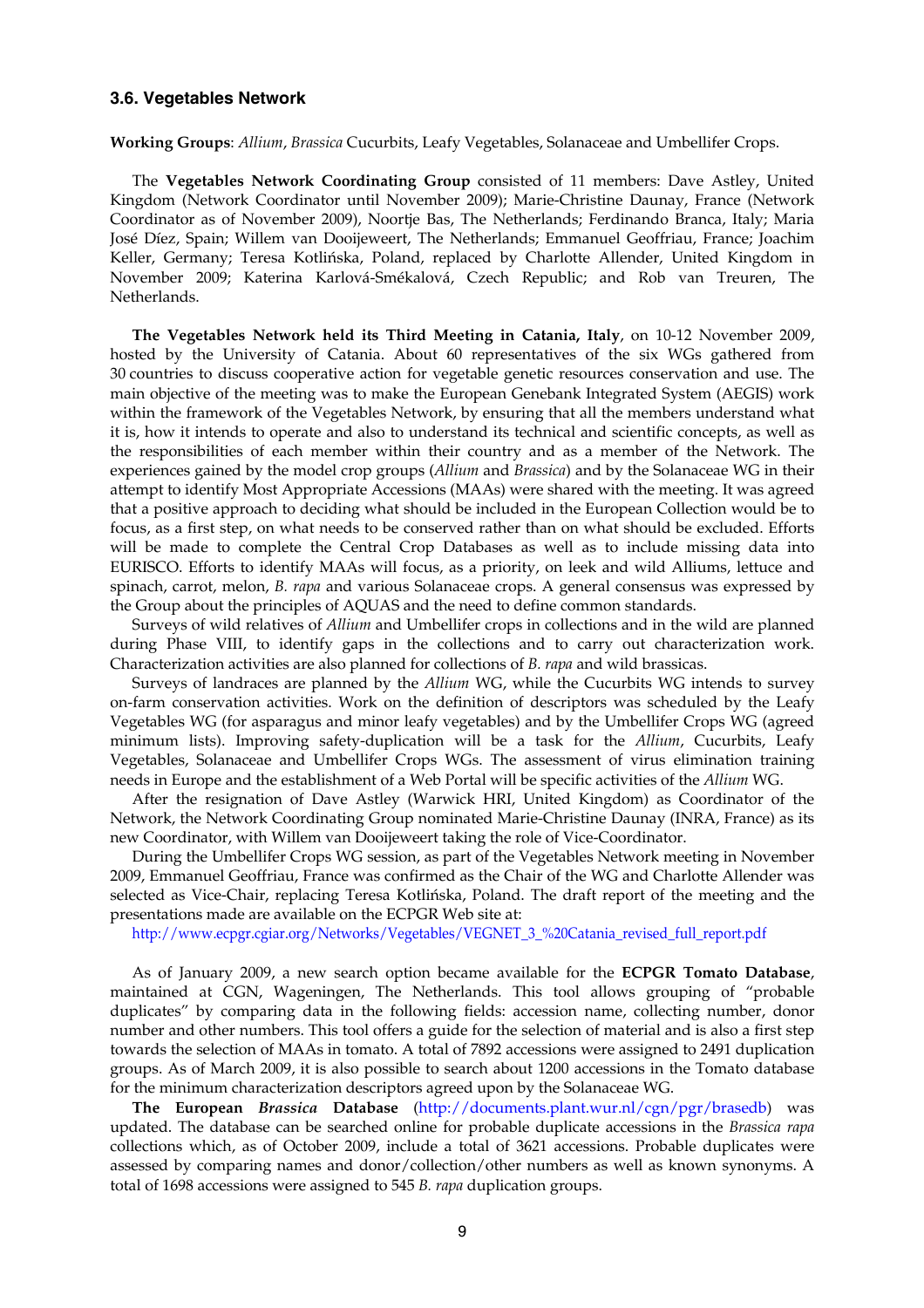A total of 866 **safety-duplicate accessions of cucurbit crops** were sent under a black-box arrangement by IPGR Sadovo, Bulgaria to CGN, Wageningen, The Netherlands.

 The Vegetables Network submitted five **proposals for funding to the AEGIS Grant Scheme**. These were prepared by partners from Germany (garlic), Portugal (*Brassica oleracea*), United Kingdom (*Brassica* and Umbellifer crops) and Ukraine (eggplant).

 The Network started elaborating an overview of the management activities of collection holders, following the example of the Brassica WG in the framework of the AEGIS pilot study. However, the coordination of this initiative was subsequently taken over by the ECPGR Secretariat as part of the implementation of the Quality System for AEGIS.

 As part of the collaboration with ECPGR for the AEGIS implementation, a Master Thesis was started by Andreas Breuing, University of Hannover, on the "Evaluation of costs for long-term storage of *Allium sativum* genetic resources at the Gatersleben genebank – Comparison of the methods, field maintenance and cryopreservation". Daniel Horna from the International Food Policy Research Institute (IFPRI), Washington DC, USA, assisted in the definition of the strategy for this study.

 The following **report** was made available on the Web: Report of a Vegetables Network. Second Meeting, 26–28 June 2007, Olomouc, Czech Republic

http://www.ecpgr.cgiar.org/Networks/Vegetables/VEGNET\_2\_Olomouc.pdf

 **Outlook for 2010:** activities planned by the Network include: the Fourth *Brassica* WG Meeting on 2-3 March 2010, Linguaglossa, Italy; the Second Meeting of the Cucurbits WG on 9-11 November 2010, Tbilisi, Georgia; activities to improve safety-duplication of Cucurbits and Solanaceae; and development and implementation of specific algorithms to facilitate the identification of duplicates in databases. The Vegetables Network will also submit a paper to the 28th International Horticulture Congress (IHC) to be held in Lisbon, Portugal on 22-27 August 2010. This will be prepared by the NCG members and will summarize the Network's achievements. The Network is expected to contribute to the validation of a template for an operational genebank and to the development of generic operational genebank standards, as well as to start the drafting of minimum crop standards in order to progress with the implementation of AEGIS.

#### **3.7. Documentation and Information Network**

The **Documentation and Information Network Coordinating Group** consisted of 11 members: Frank Begemann, Germany (Network Coordinator); Iva Faberová, Czech Republic; Theo van Hintum, The Netherlands; Helmut Knüpffer, Germany; Jonas Nordling, Sweden (NordGen); Idin Fazlic, Bosnia and Herzegovina (SEEDNet); Ahmet Semsettin Tan, Turkey; Ian Thomas, United Kingdom. The *ex officio* representatives were Sónia Dias and Lorenzo Maggioni, ECPGR Secretariat, Rome; Michael Mackay, Bioversity International, Rome; and José Iriondo, Spain (*In situ* and On-farm Network representative).

**An EPGRIS3 self-funded workshop** was held on 7 May 2009 at the Bundesanstalt für Landwirtschaft und Ernährung (BLE) in Bonn, Germany, including 12 participants collaborating in EPGRIS3 activities 2-05 (Characterization and Evaluation data) and 2-06 (Link to the ECPGR Central Crop Databases).

 A proposal for inclusion of characterization and evaluation (C&E) data into EURISCO, presented by Theo van Hintum, CGN, The Netherlands, was discussed and reached general consensus around the following concepts:

- "It is not feasible to enforce any standardization in terms of experimental design, the use of standards or even the scale of measurement";
- "All (potential) data donors should be able to export their data, as they have it, in a common format, provided that this is a flexible format";
- "The value of  $C&E$  data is that high to a user that she/he is willing to invest time in analyzing the data".

 The principle of creating a repository of non-standardized C&E data in the framework of EURISCO was also adopted, with the addition that the repository should only be used for non-confidential data. It was stressed that only C&E data on accessions already in EURISCO could be uploaded. However, it was decided that any registered "uploader" (the National Focal Point, or someone approved by the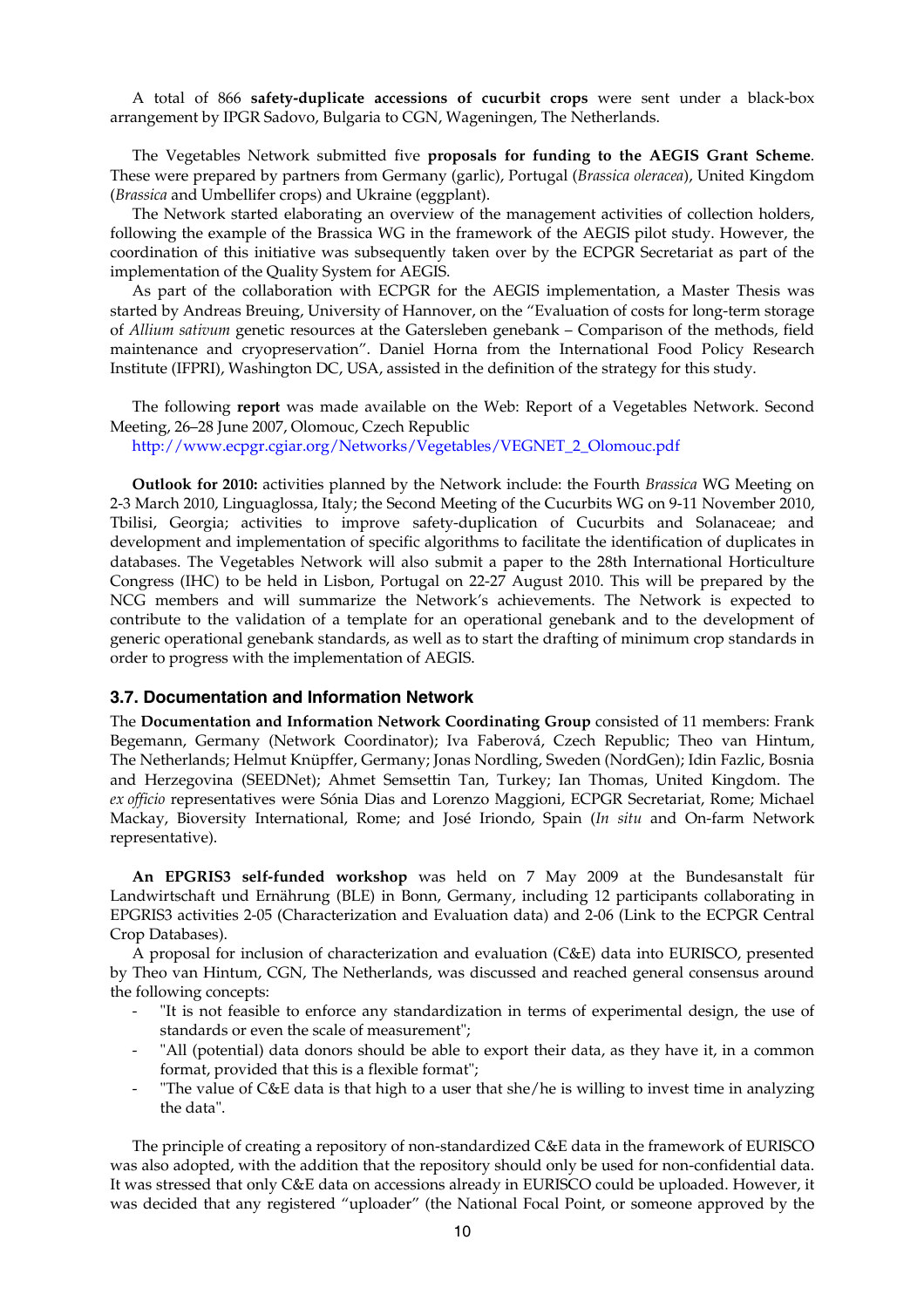NFP) can upload data on any EURISCO accession, i.e. not only on accessions in the National Inventory of the "uploader". More details on this workshop are available at: http://www.epgris3.eu/EPGRIS3%2020090507workshop.htm

 A revised proposal for inclusion of C&E data into EURISCO, including a road map, was then drafted, circulated to the Network members and sent for information to the Steering Committee. The proposal was eventually approved by the Documentation and Information Network in June 2009 (see http://www.epgris3.eu/docs/activities/2-05/Inclusion%20of%20C&E%20data.pdf).

 The road map to the inclusion of C&E data into EURISCO was revised in July 2009. This foresees a process of collaboration with Bioversity International, apart from the implementation of the procedures in EURISCO, also specifically in the context of the development of the GENESYS catalogue of the Global Information on Germplasm Accession (GIGA) project. A self-funded meeting to discuss the options for creating synergies between EURISCO and GENESYS was held at CGN in Wageningen, The Netherlands in December 2009. CGN, NordGen, BLE and IPK made themselves available to deliver the first data sets for developing and testing the EURISCO infrastructure in Rome.

 The Network was heavily involved in the preparation of the EUROGENEBANK project proposal, that was submitted for funding in December 2009 under the EU 7th Framework Programme call for proposals on "Research Infrastructures – Support to existing research infrastructures – Integrating Activities". Two Work Packages focusing on documentation aspects were prepared (WP7 and WP8):

- WP7, coordinated by the Centre for Genetic Resources (CGN), The Netherlands, intending to "Upgrade PGR information management and interfaces". This Work Package was strongly based on the "wish list" as developed by EPGRIS3, and involved the following participants: Bioversity International, Italy; the Federal Agency for Agriculture and Food (BLE), Germany; the Crop Research Institute (CRI), Czech Republic; the Institute of Biological, Environmental and Rural Sciences, Aberystwyth University (IBERS), UK; the Leibniz-Institut für Pflanzengenetik und Kulturpflanzenforschung (IPK), Germany; the Julius-Kühn-Institut - Bundesforschungsinstitut für Kulturpflanzen (JKI), Germany; The Nordic Genetic Resource Center (NordGen), Sweden; and the Royal Museum for Central Africa (RMCA) Belgium. Planned tasks included: the creation of crop portals for a number of model crops; data mobilization for more and better data in EURISCO; increased quality and quantity of EURISCO passport data; improved public Web-interface to EURISCO; application of Web-services technology for uploading National Inventory data to EURISCO; creating a repository and interface for C&E data; and creating trait ontology on the basis of the C&E data repository.
- A second Work Package (WP8), led by Bioversity International, intended to "Ensure free access to data through EURISCO", with the aim to provide support (i.e. training, seminars and helpdesk function) to users, improve functionalities and add new tools to EURISCO.

 H. Knüpffer (IPK, Gatersleben) represented the ECPGR Documentation and Information Network in the International Organizing Committee of the annual conference of Biodiversity Information Standards (TDWG; www.tdwg.org) on "E-Knowledge about Biodiversity and Agriculture", held 9-13 November 2009 in Montpellier, France. For the first time, a TDWG conference focused on agriculture and plant genetic resources. Out of almost 300 participants, more than 50 represented agricultural research and plant genetic resources, half of these from France, and about ten represented ECPGR. A number of presentations, parallel working sessions and posters were devoted to aspects of plant genetic resources documentation and information.

#### **EURISCO in 2009**

The European countries' representation within EURISCO increased to 40 countries, with the inclusion of the National Inventories (NIs) of Belarus, Croatia and Montenegro.

 Regarding the National Inventory Focal Points (NFPs), 12% were newly appointed and 14% were replaced, thereby requiring support and training from the Secretariat.

 The EURISCO Web site content was updated with information, public awareness materials, documents and links to other important sources of information.

 Three more downloadable EURISCO fact sheets were made available, now covering 15 different languages (see: http://eurisco.ecpgr.org/releases/fact\_sheet.php). Translations were provided as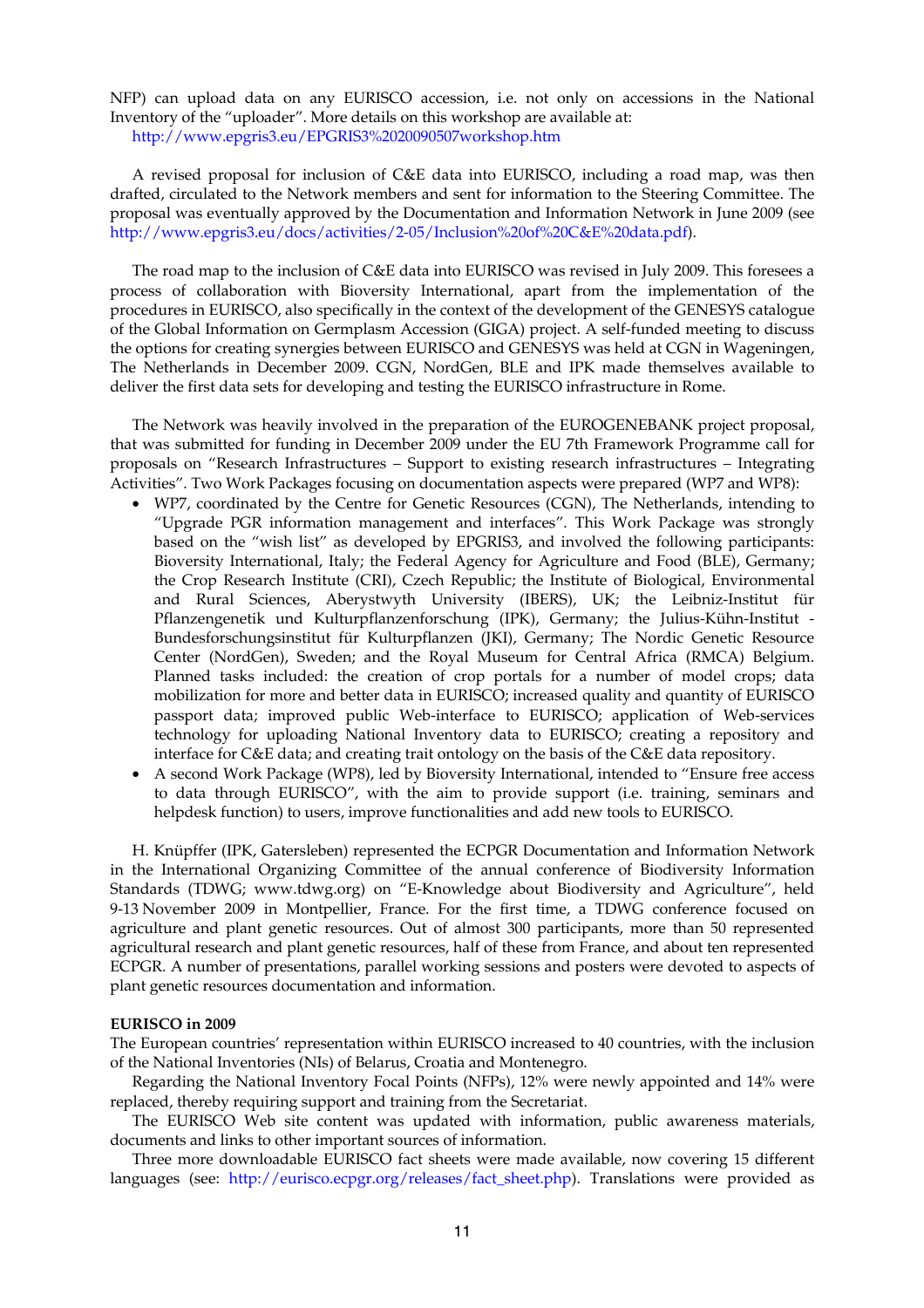in-kind contributions by the NFPs. In 2009, the Albanian, Armenian, Portuguese, and Russian versions were made available for the first time.

The EURISCO poster was updated several times and is available for download at:

http://eurisco.ecpgr.org/releases/posters.php

 In an attempt to further increase the taxonomy data quality in EURISCO and the National Inventories, a total of 333 reports were sent to the NFPs in December 2009. In these reports, all the taxa of a given National Inventory that did not match or only partially matched the GRIN Taxonomy were indicated, inviting the NFPs to check whether it would be appropriate to make corrections in their country's genebank documentation systems and in their National Inventories.

EURISCO data were regularly provided to GBIF (Global Biodiversity Information Facility). At the 10th Meeting of the GBIF Participant Nodes Manager Committee in Copenhagen, 2-5 October 2009, a poster was presented, entitled "EURISCO, European Plant Genetic Resources Portal: A Biodiversity Thematic Network in GBIF".

 At the TDWG annual conference on "E-Knowledge about Biodiversity and Agriculture" on 9-13 November 2009, Montpellier, France, EURISCO was presented with an oral presentation, a computer demonstration and a poster.

 Four "EURISCO Seminars and Trainings" were organized with the objective of strengthening national capacity in data exchange and the sustainability of EURISCO, as well as to improve data completeness by enhancing the quality and quantity of data flow into the Catalogue. These seminars and trainings were held in Yerevan, Armenia (April 2009), St. Petersburg, Russian Federation (May 2009), Kharkov, Ukraine (October 2009) and Banja Luka, Bosnia and Herzegovina, where Serbian partners also attended (November-December 2009). In addition, a "Training workshop" was held in Prague, Czech Republic, 29-30 June 2009, partly funded by the Documentation and Information Network as an activity (5-01) of the EPGRIS3 self-funded project. Funding from ECPGR and the South East European Development Network on Plant Genetic Resources (SEEDNet) allowed the participation of 30 National Focal Points and documentation experts.

 These seminars and trainings have involved a total of 113 people, have contributed to the updating of the National Inventories and resulted in agreed outputs and recommendations for the National Inventories. For more information see: http://eurisco.ecpgr.org/contact\_menu/training.php.

 During 2009, the number of visitors to EURISCO reached more than 7500, with a 50% increase in new visitors, and almost 50% of visitors returning. The information maintained in EURISCO has been searched from 102 countries (26 countries more than in 2008).

 Two e-bulletins (July and December) were made available on the EURISCO Web site (http://eurisco.ecpgr.org/releases/issues.php), as well as disseminated via e-mail to more than 200 individuals. Three external contributions were provided, by Armenia and GRIN Global in July and by Bosnia and Herzegovina in December. Three articles giving updates on EURISCO were published in the 2009 issues of Bioversity's Newsletter for Europe.

 The process for the renewal of the EURISCO data sharing agreement for the period of 2010-2020 was initiated. The data sharing agreement will be compliant and in harmony with the International Treaty on Plant Genetic Resources for Food and Agriculture and also with EURISCO's function as a network data provider to other major PGR information hubs of significant interest for the PGR community.

 Some facts and numbers are worth highlighting regarding changes and improvements in EURISCO during 2009:

- The total number of accessions has decreased by 84 226, reaching a total of 1049 469 accessions in December 2009;
- Three new NIs joined (Belarus, Croatia and Montenegro), raising the number of participating countries to 40;
- There was an increase of 46 data sources, reaching 297 institutes conserving PGR;
- The number of species names (including synonyms and spelling variants) represented in EURISCO increased by 25 817 species, reaching 34 556 species;
- More than 47% of the NIs were updated during 2009;
- As for the type of materials maintained in these NIs and searchable through EURISCO, these are "wild" 10%, "landraces" 25%, "breeding" 15% and "improved cultivars" 19% of the total material documented in EURISCO;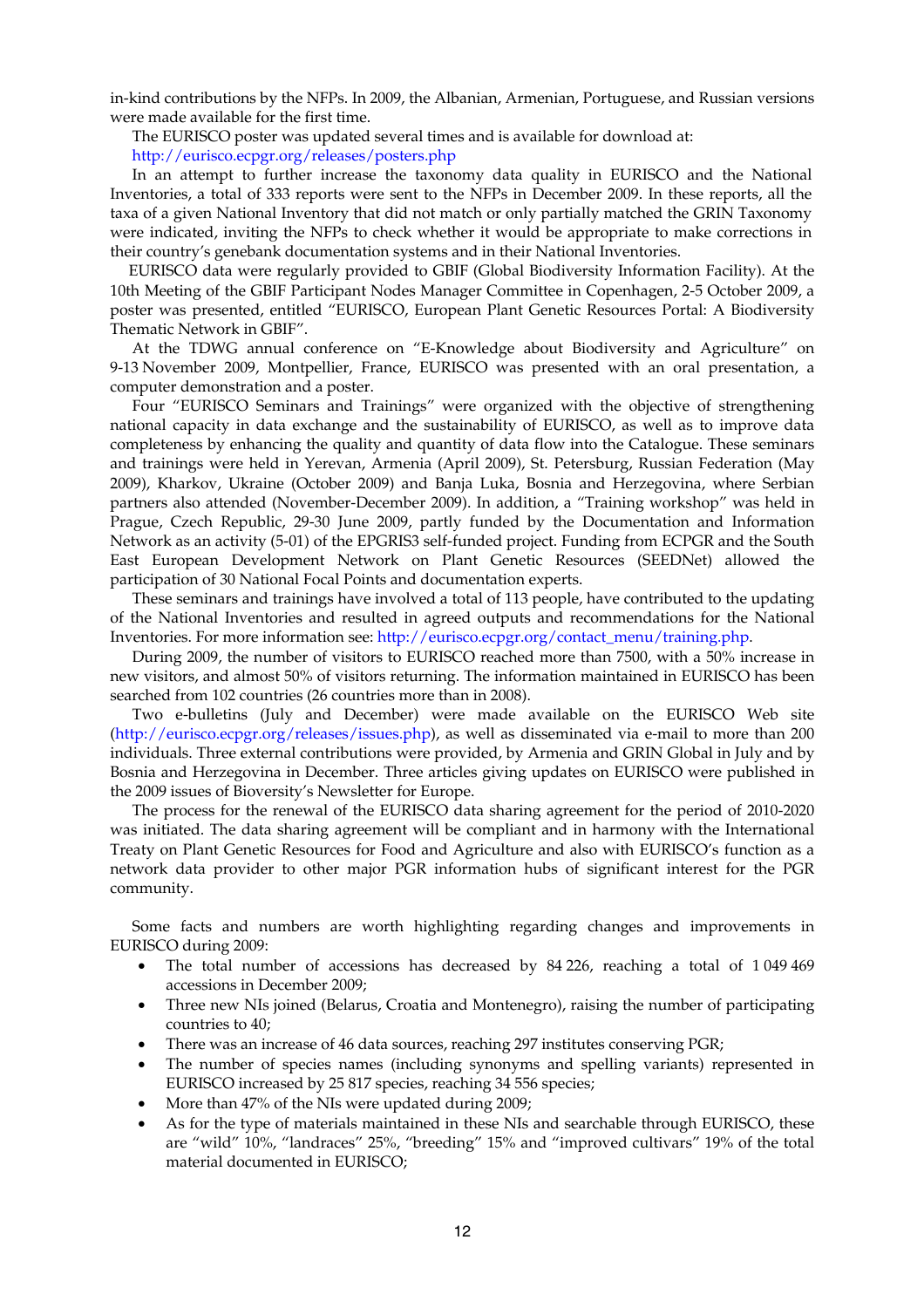• Multilateral System (MLS) registration increased from 14% in 2008 to almost 20% in 2009 of the EURISCO total accessions, and from 11 to 13 countries. MLS accessions registered in EURISCO cover around 66% of the genera from Annex I of the ITPGRFA.

 **Outlook for 2010:** activities planned by the Network include the organization of the Fourth Meeting of the Network Coordinating Group in Maccarese, Italy on 17-18 February 2010, and the organization of a Second Capacity Building Inter-regional Workshop on International Treaty Implementation, jointly with the Inter-regional Cooperation Network.

## **3.8.** *In situ* **and On-farm Conservation Network**

**WGs**: On-farm Conservation and Management; Wild species Conservation in Genetic Reserves.

The *In situ* **and On-farm Conservation Network Coordinating Group** consisted of seven members: Nigel Maxted, United Kingdom (Network Coordinator); Lothar Frese, Germany; Paul Freudenthaler, Austria; José Iriondo, Spain; Valeria Negri, Italy; Zdeněk Stehno, Czech Republic; and Jens Weibull, Sweden.

 The Network has been involved in the preparation of the project proposal for "Novel characterization of crop wild relatives and landraces resources as a basis for improved crop breeding" **(PGR Secure)**, submitted in January 2010 to the EU FP7 funding scheme for Collaborative Projects (KBBE.2010.1.1-03 – Characterization of biodiversity resources for crop wild relatives to improve crops by breeding). The project aimed to research novel characterization techniques and conservation strategies for European crop wild relative and landrace diversity, and to further enhance crop improvement by breeders, as a means of underpinning European food security in the face of climate change. Partners in the project included: University of Birmingham, UK (Coordinator); Plant Research International, The Netherlands; ServiceXS BV, University of Nottingham, UK; Bioversity International; University of Perugia, Italy; Centre for Genetic Resources, The Netherlands; Julius Kühn-Institut, Germany; Nordiskt Genresurscenter, Sweden; MTT Agrifood Research, Finland; and Universidad Rey Juan Carlos, Spain. To achieve its aim, the project will include four research themes:

- 1. Novel characterization techniques, including: (1a) Genomics, phenotyping and metabolomics, (1b) Transcriptomics, (1c) Focused Identification of Germplasm Strategy.
- 2. Crop Wild Relatives (CWR) and Landraces (LR) conservation, including: (2a) Europe-wide CWR inventory; (2b) Exemplar national CWR inventories; (2c) European CWR strategy; (2d) Europe-wide LR inventory; (2e) Exemplar national LR inventories; (2f) European LR strategy.
- 3. Facilitating breeders' CWR and LR use, including: (3a) Identifying breeders' needs; (3b) Meeting breeders' needs; (3c) Integration of conservation and user communities.
- 4. Informatics development, including: (4a) CWR and LR inventory information Web availability; (4b) Novel characterization information Web availability; (4c) Inter-information system operability.

 Through the use of the ECPGR listerver, the ECPGR Secretariat helped the project coordinator to obtain letters of support for the project proposal from the ECPGR National Coordinators. It is expected that the project will base its implementation on the Network of ECPGR *in situ*/on-farm National Inventory Focal Points, the respective National Inventories and EURISCO as European Inventory for Plant Genetic Resources (*ex situ* and *in situ*/on-farm). The project is expected to involve 42 European countries, as well as large and smaller European plant breeding companies.

 The second coordination meeting of the project "An Integrated European *In Situ* Management Work plan: Implementing Genetic Reserves and On Farm Concepts (**AEGRO**)" took place in Almeria, Spain on 14–16 September 2009. The project is funded by the European Commission, DG AGRI within the framework of Council Regulation 870/2004. AEGRO is an initiative of the members of the Coordinating Group of the ECPGR *In situ* and On-farm Conservation Network in collaboration with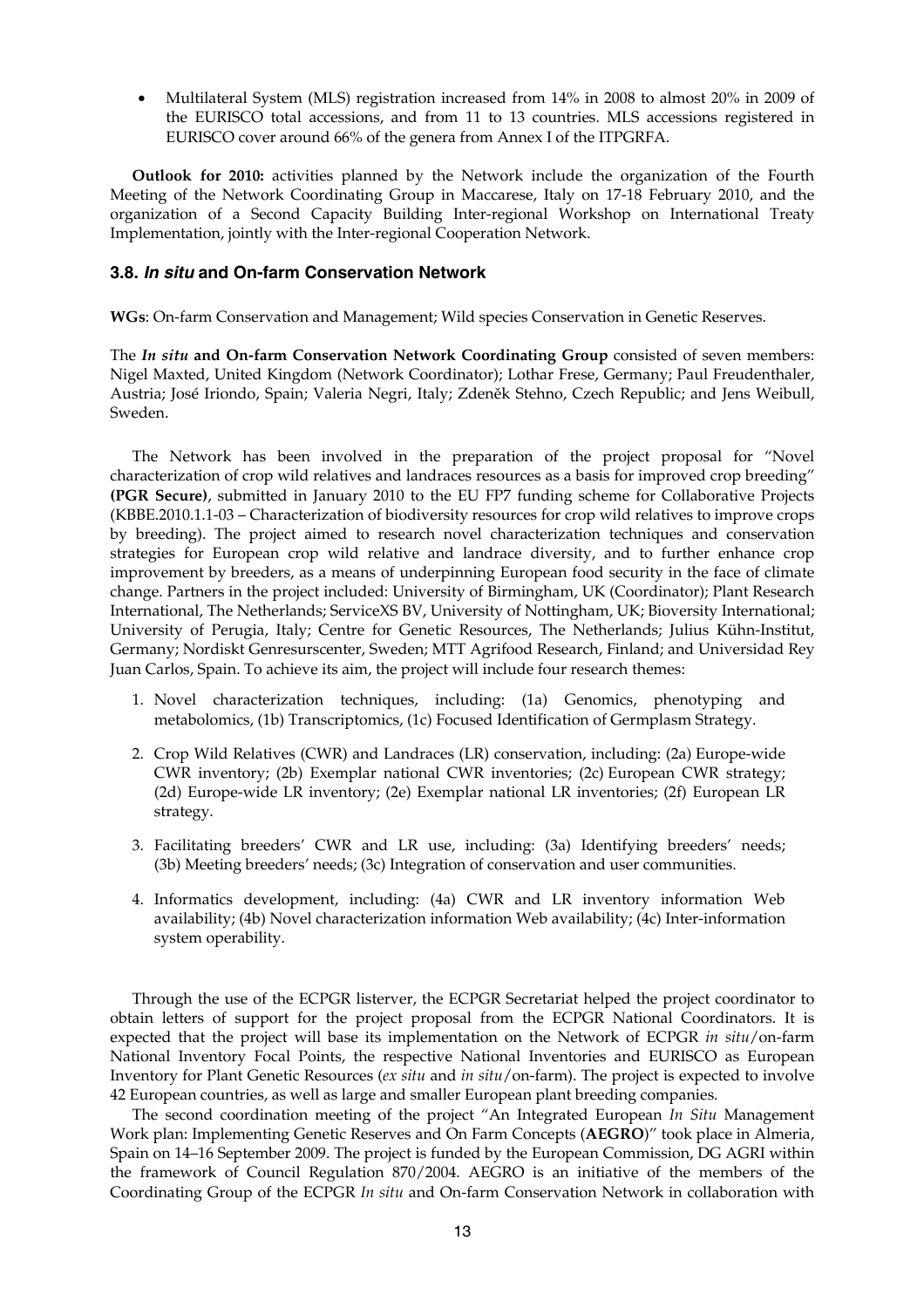the ECPGR Crop Networks. The project addresses issues relating to the development of national crop wild relatives and landrace conservation strategies, data sourcing, data acquisition and modelling, use of GIS technologies, and aspects of practical site management and monitoring. It further pursues the common goal of halting the loss of genetic diversity in European crop wild relatives and landraces, thus helping the PGR community meet its obligations under the European Strategy for Plant Conservation 2008-2014.

 Methods for planning of landrace on-farm conservation activities were developed, an inventory of landrace occurrences in Italy created, criteria to be taken into account for giving priority among areas defined, a landrace management strategy formulated and the strategy tested. It allowed selecting those areas that include the maximum landrace and ecological diversity as well. In addition, this exemplary work formed the basis of workpackage 2 of the PGR Secure project.

 A Web-based helpdesk has been developed and tested by project partners. The CWR *In Situ* Strategy Helpdesk is a guide and information facility for National Programmes, research institutes, NGOs, protected area managers or individuals involved in the development of a crop wild relative (CWR) *in situ* conservation strategy. It provides a list of CWR data types and sources. The helpdesk information was made publicly available in October 2009 (http://aegro.bafz.de/index.php?id=188).

 The Crop Wild Relatives Information System – Population Level Information System (CWRIS-PLIS) is also online. This is a core functionality of the AEGRO project (http://aegro.bafz.de/index.php?id=168). Four independent modules are being developed for *Avena*, *Beta* (http://aegro.bafz.de/aegroprod\_beta/home.seam), *Brassica* and *Prunus,* allowing the search for occurrence within a specific species. PLIS combines different data sources and uses harmonized data. It allows: (i) search for occurrences by taxon information; (ii) search for occurrences by geographic information; (iii) combined search for occurrences by geographic information (Eurostat administrative units, NUTS, LAU) and Natura 2000 protected areas. A survey data recording tool was developed to assist *in situ* management of *Beta* species using the software tool kit CyberTracker. This tool kit, as well as a crop-specific application, is freely available.

 Four model crops (oat, beet, brassicas and cherry) are used to test the genetic reserve conservation technique. Advanced drafts of genetic reserve guidelines were produced by all model crop project teams describing concepts concerning the establishment of genetic reserves. These guidelines contain a list of candidate sites recommended for the establishment of genetic reserves for individual species and occurrences. The documents will be circulated within the ECPGR Working Groups with a request for discussion and feedback.

 The CWR helpdesk, the Population Level Information System, the landrace management strategy, genetic reserves guidelines for a number of model crops as well as the identification of Most Appropriate Areas for genetic reserves establishment (a task to be performed in the last year of the project) is a contribution of AEGRO to the *in situ* and on-farm management activities of the ECPGR Programme.

 As part of the EC project Diverseeds ("Networking on conservation and use of plant genetic resources in Europe and Asia"), and in collaboration with the ECPGR Secretariat, the University of Perugia, Italy progressed in the compilation of a Web database of on-farm research and coordination institutions and their contact points in Europe. This database is aimed at facilitating the exchange of information among on-farm and in-garden institutional stakeholders. At the end of 2009, a prototype database was available on the University of Perugia Web site (http://www.sharinginformation.eu/).

The following **Network publications** were printed and published on the Web:

- Vetelainen M, Negri V and Maxted N. 2009. European landraces: on-farm conservation, management and use. Bioversity Technical Bulletin no. 15. http://www.bioversityinternational.org/publications/publications/publication/issue/europ ean\_landraces\_on\_farm\_conservation\_management\_and\_use-1.html
- Bailey A, Eyzaguirre P, Maggioni L. 2009. Crop genetic resources in European Home Gardens. Proceedings of a Workshop, 3-4 October 2007, Ljubljana, Slovenia. http://www.bioversityinternational.org/publications/publications/publication/issue/crop\_ genetic\_resources\_in\_european\_home\_gardens\_proceedings\_of\_a\_workshop\_3\_4\_october\_20 07\_ljublj.html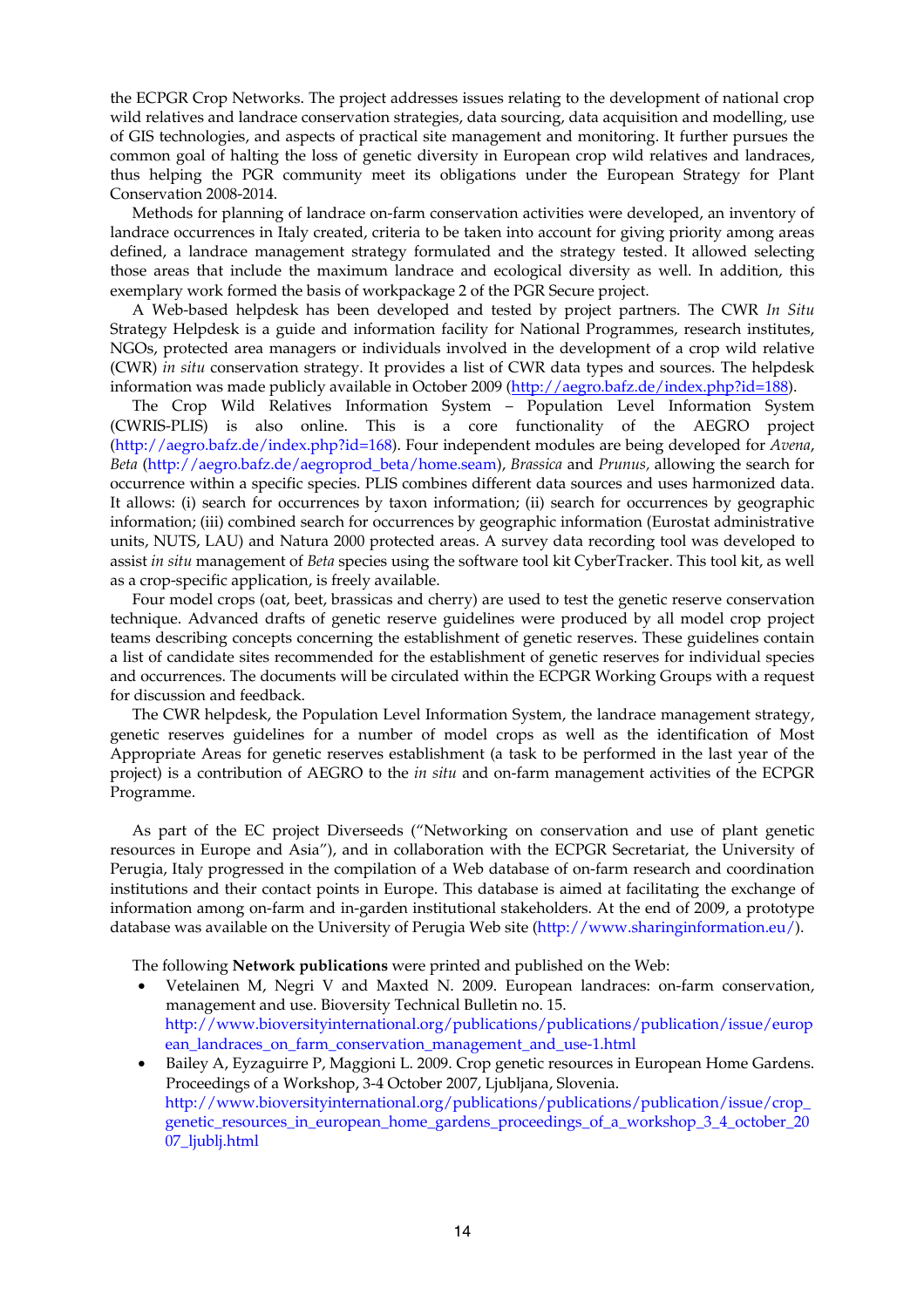The following **report** was made available on the Web:

• Report of a Task Force on On-farm Conservation and Management. Third Meeting, 2-3 October 2007, Ljubljana, Slovenia. http://www.ecpgr.cgiar.org/Networks/Insitu\_onfarm/Rep\_TF\_OnfarmCons\_final.pdf

 **Outlook for 2010 and 2011:** activities planned by the Network include the organization of a Symposium for the establishment of European genetic reserves for CWR and landraces (Funchal, Madeira, Portugal, 13-16 September 2010), i.e. a joint meeting of the *In situ* and On-farm Conservation Network and the EU project AGRI GENRES 057 – AEGRO. As part of the symposium, the two Working Groups of the Network will meet for the first time in the new "Working Group" arrangement. In association with the IUCN CWR Specialist Group, many CWR Working Group members will attend an IUCN Red List Workshop in Cascais, Portugal in mid-April 2010, with the aim of completing the IUCN Species Red List documentation for a number of European CWR species.

 The **PGR Secure** project is expected to start in February 2011. It will build on the knowledge and skills of the *In situ* Network and ECPGR *in situ*/on-farm National Inventory Focal Points, and on two workshops focusing respectively on CWR and LR conservation and use which are to be organized in the Summer of 2011.

## **3.9. Inter-regional Cooperation Network**

The **new Terms of Reference** for the Inter-regional Network Coordinating Group/Task Force were drafted by the Secretariat and agreed by the Steering Committee in February/March 2009, including the composition of the NCG.

The agreed Terms of Reference were the following:

"During Phase VIII, the Inter-regional Cooperation Network Coordinating Group will coincide with the Inter-regional Cooperation Task Force, with the following task:

<<Organization of one or two Inter-regional Workshops, in collaboration with Bioversity and the Treaty Secretariat, with the objective to convey to other regions similar views to those prevailing in Europe as regards the sharing of tasks, material and information, at the same time facilitating and promoting the ratification and implementation of the International Treaty. The Task Force will also liaise with other ECPGR Networks/WGs expressing specific interest for inter-regional cooperation.>>

The composition of the Inter-regional Cooperation Network Coordinating Group (4-5 persons) will be defined by the Secretariat, on the basis of nominations received from the National Coordinators until 10 February 2009."

 The **Inter-regional Cooperation Network Coordinating Group** consisted of five members: Frank Begemann, Germany (Network Coordinator); Merja Veteläinen, Finland; Petra Engel, Italy; Silvia Strajeru, Romania; and Ayfer Tan, Turkey.

 A workshop for capacity building was organized in March 2009 in Entebbe, Uganda, jointly by ASARECA, EAPGREN, ECPGR, the FAO-Treaty Secretariat and Bioversity. F. Begemann and L. Maggioni, representing ECPGR, brought to the workshop the European experience regarding the regional implementation of the Treaty (National information systems, EURISCO and AEGIS). As a result, a road map for the national implementation of the Multilateral System (MLS) was drawn up, with priority assigned to the documentation of designated material, including the establishment and management of information systems. However, in practice, the ECPGR travellers received the impression that no firm commitment was taken and of apparent stagnation at the regional network level.

 As a lesson learned from this workshop, before other ECPGR actions are undertaken, it will be essential to verify in advance the existence of a genuine interest of the partner network to implement the MLS as soon as possible. Provision of inter-regional support should also be linked to the possibility of obtaining factual outcomes (i.e. MLS accessions designated, national or regional inventory established, etc.).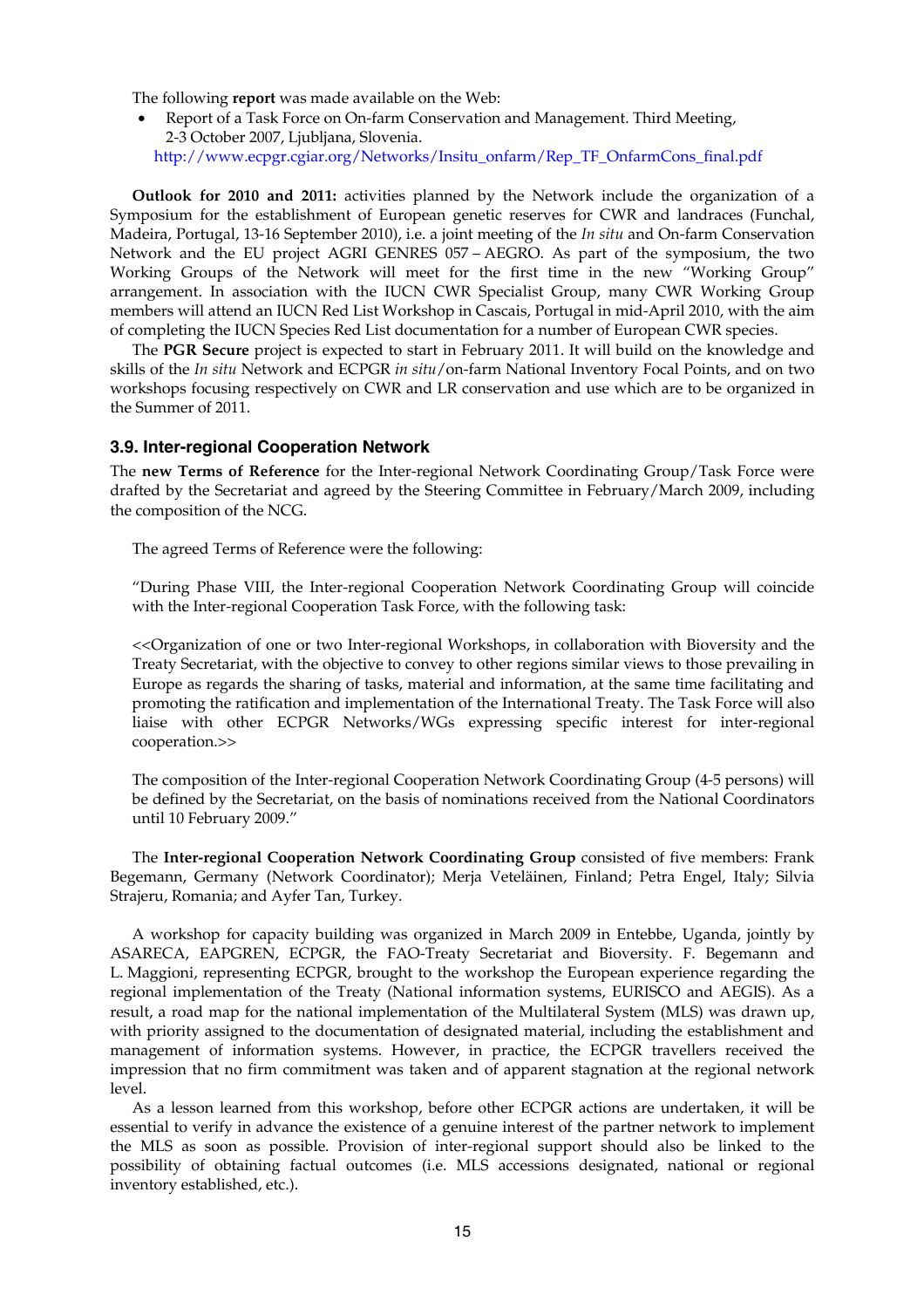Opportunities for future actions will need to be carefully explored together with the FAO-Treaty Secretariat and Bioversity Regional Directors.

 **Outlook for 2010:** activities planned by the Network include the organization of a second Capacity building Inter-regional Workshop on International Treaty implementation, jointly with the Documentation and Information Network.

## **4. AEGIS INITIATIVE FOR "A EUROPEAN GENEBANK INTEGRATED SYSTEM"**

During 2009 further steps were made with respect to the development of elements that are essential components of the AEGIS system. In addition, some other important developments took place during 2009 which are summarized below.

On 22 April 2009 the AEGIS Memorandum of Understanding (MoU) was sent to the ECPGR National Coordinators for signature by the respective country authorities. On 23 July 2009, upon signature of the tenth country eligible for membership, AEGIS entered into force. By the end of 2009 the following 17 countries had returned the signed MOU to Bioversity International, the depositary of the agreements: Albania, Azerbaijan, Bulgaria, Cyprus, Czech Republic, Estonia, Finland, Georgia, Germany, Ireland, The Netherlands, Norway, Portugal, Slovakia, Slovenia, Switzerland and the Ukraine. In addition, seven AEGIS Associate Membership Agreements between institutions holding *ex situ* accessions and the respective National Coordinators were concluded and copies sent to the Secretariat in Rome.

In September 2009, as a follow-up to the Steering Committee meeting in Sarajevo, the Secretariat, in close collaboration with Theo van Hintum (CGN, The Netherlands), finalized the discussion paper "Quality Management System for AEGIS", AQUAS in short. The paper includes a definition of a quality management system, the principles of such a system, the operational framework including responsibilities, and the implementation steps of AQUAS.

During its Eleventh Meeting, the Steering Committee had approved the formation of a Competitive Grant Scheme, as part of the establishment phase of AEGIS. A small Task Force had assisted the Secretariat in developing the Scheme which is intended to support activities that will directly contribute to the establishment and/or operation of AEGIS. A total of  $\epsilon$  103 000 had been set aside for this purpose during Phase VIII. The announcement on the launch of the Scheme was made on 26 June 2009, inviting ECPGR Networks, Network Coordinating Groups and Working Groups to submit proposals. A total of 17 proposals were received by the 18 October 2009 deadline, of which 14 were eligible (see the full list at: http://aegis.cgiar.org/about\_aegis/latest\_news/aegis\_grant.html). The evaluation process was initiated under the leadership of the newly established AEGIS Advisory Committee.

In September 2009 the Steering Committee approved the Terms of Reference and the composition of the newly established AEGIS Advisory Committee. The Committee consists of Dave Astley (UK), Ladislav Dotlačil (Czech Republic), Gert Poulsen (Denmark), Anke van den Hurk (The Netherlands) and Vladimir Meglič (Slovenia) (http://aegis.cgiar.org/structure/governance.html).

The Secretariat staff participated in a number of ECPGR Network and Working Group meetings, as well as in some other European meetings that provided adequate fora for discussion and the creation of awareness on AEGIS. These included:

- ECPGR/FAO/Bioversity/EAPGREN Inter-regional Cooperation Workshop on International Treaty Implementation, 19-20 March 2009, Entebbe, Uganda
- SEEDNet Regional Steering Committee Meetings, 30 March-2 April 2009, St. Petersburg, Russian Federation, and 7-9 October 2009,Dubrovnik, Croatia
- EPGRIS3 meeting on the creation of protocols to facilitate the exchange of characterization and evaluation (C&E) data and to explore and improve the linkage between ECCDBs and EURISCO, 7 May 2009, Bundesanstalt für Landwirtschaft und Ernährung (BLE), Bonn, Germany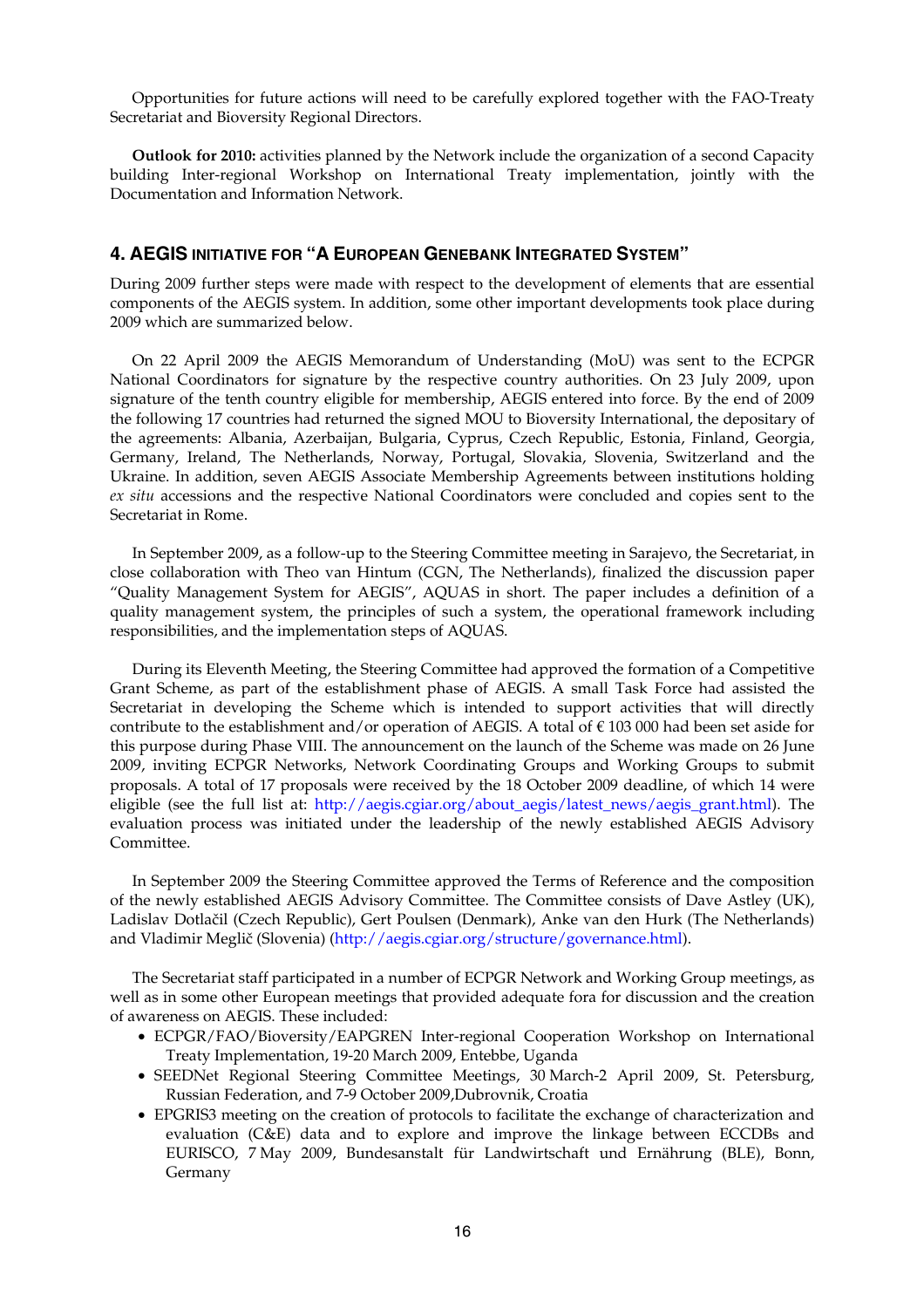- EUCARPIA Genetic Resources Section, 26-30 May 2009, Ljubljana, Slovenia (keynote presentation on AEGIS)
- Preparatory meeting for the FP7 call for proposals on research "PGR Secure, i.e. KBBE.2010.1.1- 03: "Characterization of biodiversity resources for crop wild relatives to improve crops by breeding", 2 July 2009, organized by the University of Birmingham
- The Integration of Cryopreservation in Genebank Strategies. COST Action 871, WG2 Workshop, 10-11 September 2009, IPK, Gatersleben, Germany
- Fourth Meeting of the ECPGR Working Group on Medicinal and Aromatic Plants, 29 September-1 October 2009, Kuşadası, Turkey
- Third Meeting of the ECPGR Vegetables Network Meeting, 10-12 November 2009, Catania, Italy.

 In July 2009 the Framework Programme 7 of the European Union published the "Research Infrastructures – Support to existing research infrastructures – Integrating Activities" Call which included a topic "Integrated research infrastructure for a rational *ex situ* conservation and use of European plant genetic resources for food and agriculture". The Secretariat, Bioversity and some ECPGR member countries had worked closely with key officials to make this topic fully applicable to the establishment of AEGIS. The ECPGR Steering Committee endorsed the suggestion that the ECPGR Secretariat should coordinate the development of the proposal. On 3 December 2009 the proposal was submitted (EUROGENEBANK in short) after an intensive period of discussions and writing in which the selected Work Package leaders played a key role.

 During the first (out of two) face–to-face meetings, it was decided to stick to a number of principles, i.e.:

- To place the EUROGENEBANK Project squarely within the AEGIS framework
- To include key aspects agreed upon by the ECPGR SC (i.e. "A Strategic Framework for the Implementation of a European Genebank Integrated System (AEGIS) – A Policy Guide")
- To build on the strength and existing capacity/infrastructure
- To create the Project as an "independent" entity, but to actively manage the interface with the wider community
- To make the Project outputs available to all European genebanks (owing to the importance of capacity building).

## **The submitted EUROGENEBANK Project entailed the following interesting facts and figures**:

- If funded, the ECPGR Secretariat would coordinate the Project implementation.
- The project involves 32 formal participating organizations (i.e. partners) in 19 countries.
- The total requested budget is  $\epsilon$  8 683 685 with more than 1060 person/months and a duration of 4 years. The proposal includes 79 deliverables and 85 milestones.
- The Project consists of 11 Work Packages (see box below), lead by 8 different organizations.

| <b>Work Packages of EUROGENEBANK Project</b>                                           |
|----------------------------------------------------------------------------------------|
| WP1: Project Management (Bioversity)                                                   |
| WP2: Policy dissemination and communication (KIS)                                      |
| WP3: European ex situ conservation and use knowledge base (CRI)                        |
| WP4: Creating the European Collection (Graminor)                                       |
| WP5: Designing C&E procedures and infrastructure (BLE)                                 |
| WP6: Capacity building (Bioversity)                                                    |
| WP7: Upgrading PGR information management and interfaces (CGN)                         |
| WP8: Access to European PGR Catalogue (Bioversity)                                     |
| WP9: Developing operational and technical standards (MTT)                              |
| WP10: Designing the quality management system (MTT)                                    |
| WP11: Supportive research to facilitate rationalization of germplasm management (INRA) |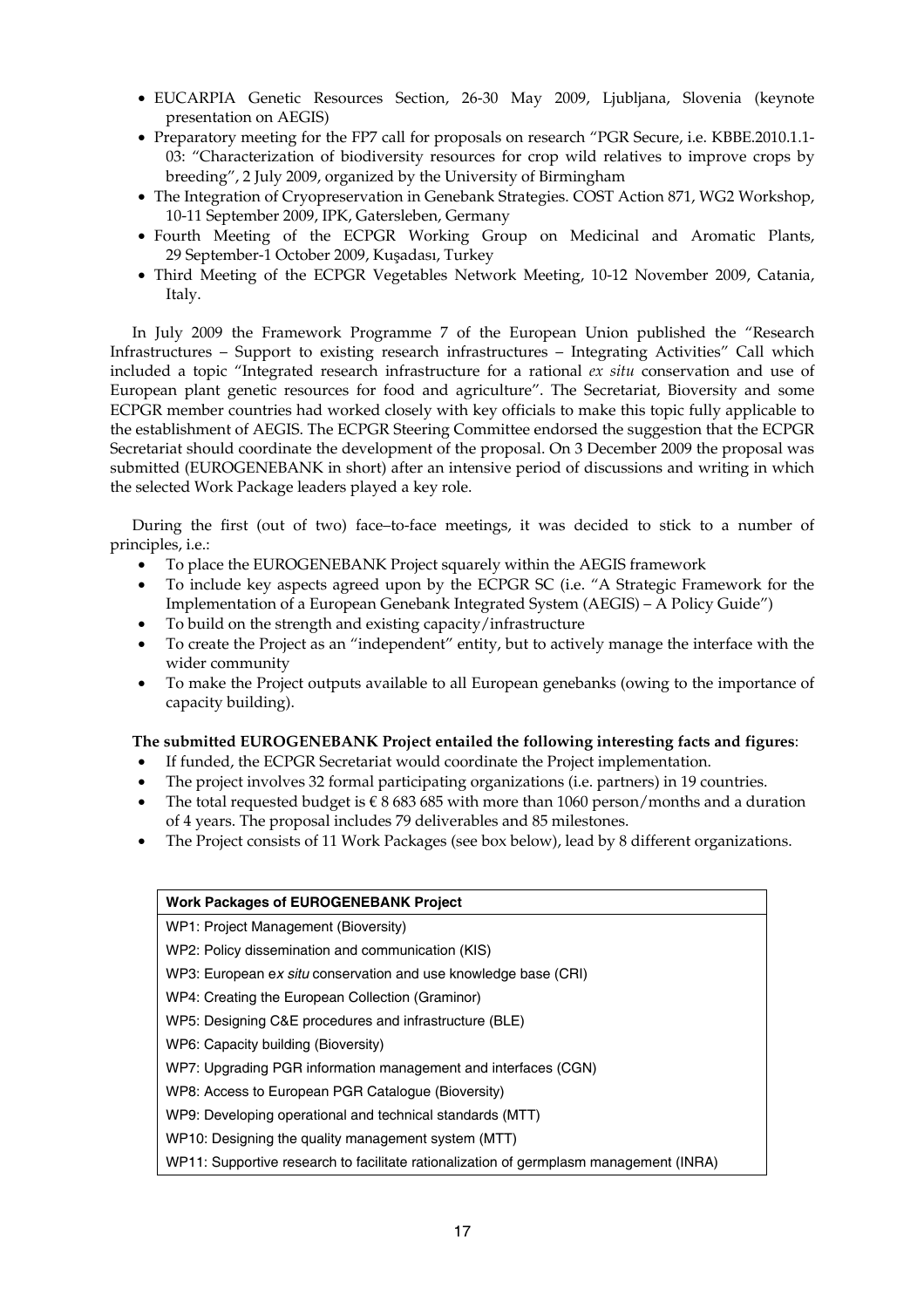According to the instructions of the SC at its meeting in Sarajevo (2008), the following **publication**, previously printed as a "Discussion paper", was made available on the Web in a revised form and as a "Policy guide":

• ECPGR. 2009. A Strategic Framework for the Implementation of a European Genebank Integrated System (AEGIS). A Policy Guide. European Cooperative Programme for Plant Genetic Resources (ECPGR). Bioversity International, Rome, Italy.

A new dedicated **Web site for AEGIS** was developed and launched in December 2009: http://www.aegis.cgiar.org/

**Outlook for 2010:** major activities foreseen for 2010 include the development of a template for an operational genebank manual, the development of generic operational genebank standards and support to the WGs in the drafting of minimum crop standards. Draft system(s) should be developed for recording and reporting on the implementation of AQUAS. Procedures for identifying MAAs should also be streamlined. The selected Grant Scheme 2009 projects will be implemented and a second Grant Scheme 2010 is expected to be launched at the end of 2010. The number of AEGIS members and of established Associate Membership Agreements is expected to increase and possibly the first accessions belonging to the European Collection will be designated.

#### **5. LINKS WITH OTHER NETWORKS AND INITIATIVES**

The following interactions between ECPGR and other Networks and initiatives took place during 2009:

#### ¾ **Global Crop Diversity Trust**

2009 was the first year of activity of a two-year project funded by the Global Crop Diversity Trust for the regeneration and safety-duplication of regionally prioritized crop collections. The project, jointly prepared by the ECPGR Cereals Network and the Oil and Protein Crops Network, and submitted for funding through the ECPGR Secretariat, is aiming at carrying out regeneration and safety-duplication of over 5000 threatened accessions identified in ten European countries (Albania, Armenia, Azerbaijan, Belarus, Bulgaria, Georgia, Greece, Hungary, Israel and Portugal). The total grant is nearly US\$ 130 000 and the ECPGR Secretariat is acting as the backstopping agent for the project. As a result of the first year of activities, the 12 partner institutions involved have successfully regenerated 414 grain legume accessions (chickpea, common bean, cowpea, faba bean, grasspea and lentil) and 1522 cereal accessions (*Aegilops*, barley, maize, sorghum and wheat). All the regenerated samples are planned to be safety-duplicated both at the Svalbard Seed Vault and at a CGIAR centre or at another genebank meeting the international management standards. All germplasm regenerated under the project will be made available and otherwise dealt with in accordance with the terms and conditions of the Standard Material Transfer Agreement of the International Treaty on Plant Genetic Resources for Food and Agriculture.

## ¾ **SEEDNet**

Collaboration with the Sida-funded South East Europe Development Network on Plant Genetic Resources (SEEDNet) continued in 2009, with the participation of the ECPGR Coordinator in the Tenth and Eleventh Regional Steering Committee meetings in St. Petersburg, Russian Federation, 30 March-2 April 2009 and in Dubrovnik, Croatia, 7-9 October 2009. There was an exchange of information regarding ECPGR, AEGIS and EURISCO.

#### ¾ **European Commission**

The ECPGR Networks continued their involvement in the development of a few ongoing projects: AEGRO (*in situ* management), AVEQ (*Avena* for quality in human consumption), EURALLIVEG (vegetative *Allium* core collection), LEAFY VEG (use of leafy vegetables germplasm) and GrapeGen06 (management of *Vitis* genetic resources).

 Following the recommendations made by the Steering Committee at their meeting in October 2008, a Task Force was established to support further development of the ECPGR strategy for collaboration with the EU. The European Commission (Directorate-General for Health and Consumer Protection) was informally approached by the Task Force members with a proposal for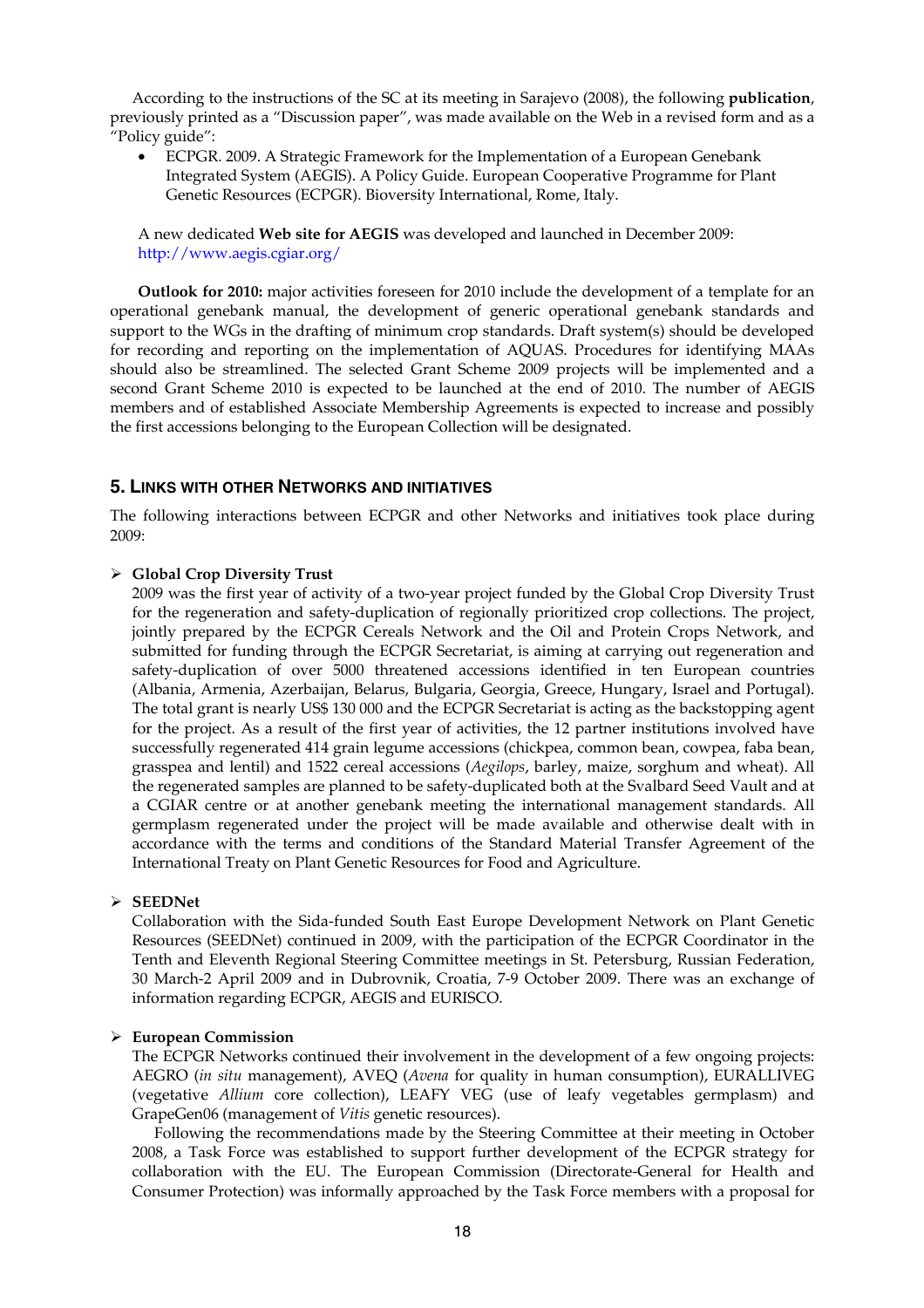collaboration in the implementation of the Treaty. As a result, the European Commission organized an inter-service consultation, involving representatives of the relevant Directorates-General.

 The communication efforts undertaken by the Secretariat and supported by Bioversity in 2009 also led to the adoption of three significant research topics on agricultural biodiversity in the Seventh Framework Programme, i.e.: "Genetic and genomic tools to increase the breeding efficiency in fruit Trees", "Characterisation of biodiversity resources for wild crop relatives to improve crops by breeding" and the call for proposals on the "Strengthening of the European research infrastructure for the conservation and use of PGRFA", for which the AEGIS proposal (EUROGENEBANK) was submitted in December 2009. The European Commission sought and received technical advice from the Secretariat in preparation of these calls.

#### ¾ **The International Treaty on PGRFA**

The capacity building inter-regional workshop organized in March 2009 in Entebbe, Uganda (see above, Section 4.9) was the result of collaboration with the Treaty Secretariat.

 Following approval by the Steering Committee in September 2008 of a mechanism of registration of accessions in the Multilateral system (MLS) and the introduction of a descriptor field in EURISCO regarding MLS status of each accession, over 212 000 accessions had been registered as part of the MLS by 13 countries at the end of 2009.

 The opportunity was sought to establish a Memorandum of Understanding between ECPGR and the Treaty Secretariat, so that the support of ECPGR to the implementation of the ITPGRFA could be acknowledged and formalized. The financial support that ECPGR was prepared to invest for the organization of inter-regional workshops amounted to about  $\epsilon$  56 000 (including the funds allocated by the Documentation and Information Network, the Inter-regional Cooperation Network and targeted funds offered by Germany). However, at the end of 2009, a formal agreement of this type had not yet been concluded.

## ¾ **EUCARPIA**

The ECPGR Secretariat participated in the 19th EUCARPIA Genetic Resources Section Meeting, Ljubljana, Slovenia, 26–30 May 2009, offering an invited presentation on AEGIS and presenting a poster on EURISCO. Participation of ECPGR in the EUCARPIA meeting has allowed the breeders to be informed on the ECPGR activities, although it has not so far led to any concrete joint initiatives or strengthened collaborations in a visible way.

## **6. ECPGR EXTERNAL REVIEW**

Preparations for the ECPGR Independent External Review continued in 2009 with the definition of the Terms of Reference (agreed by the Steering Committee in May 2009). A Bioversity Internal Review Team (Jan Engels, Lidwina Koop, Lorenzo Maggioni, Patti Sands and Jozef Turok) was established to closely coordinate the preparations for the external review of the Steering Committee-established Review Task Force (Jens Weibull, Sweden – Chair; Gordana Popsimonova, Macedonia FYR; Bert Visser, The Netherlands; Zofia Bulinska, Poland; Silvia Strajeru, Romania; Geert Kleijer, Switzerland; and Mike Ambrose, United Kingdom). Three candidates were also selected and approved by the Steering Committee as panel members. The three following candidates accepted to carry out the review in 2010:

- **Marianne Lefort**, France currently Director of Research AgroParisTech, she has been former Director of the Bureau des Ressources Génétiques and French ECPGR National Coordinator.
- **Orlando De Ponti**, The Netherlands current President of the International Seed Federation, he has been former Director of Research at Nunhems Seeds, vegetables breeding company, and former Chair of the Biodiversity Commission of the Dutch breeding sector organization.
- **Thomas Gass**, Switzerland (proposed Chair of the panel) currently Swiss Ambassador in Nepal, he has been former ECPGR Coordinator and Director of the Regional Office for Europe at IPGRI, after which he worked as programme officer for employment and income generation in rural areas for the Swiss Agency for Development Cooperation (SDC) and for UNDP as Deputy Resident Representative.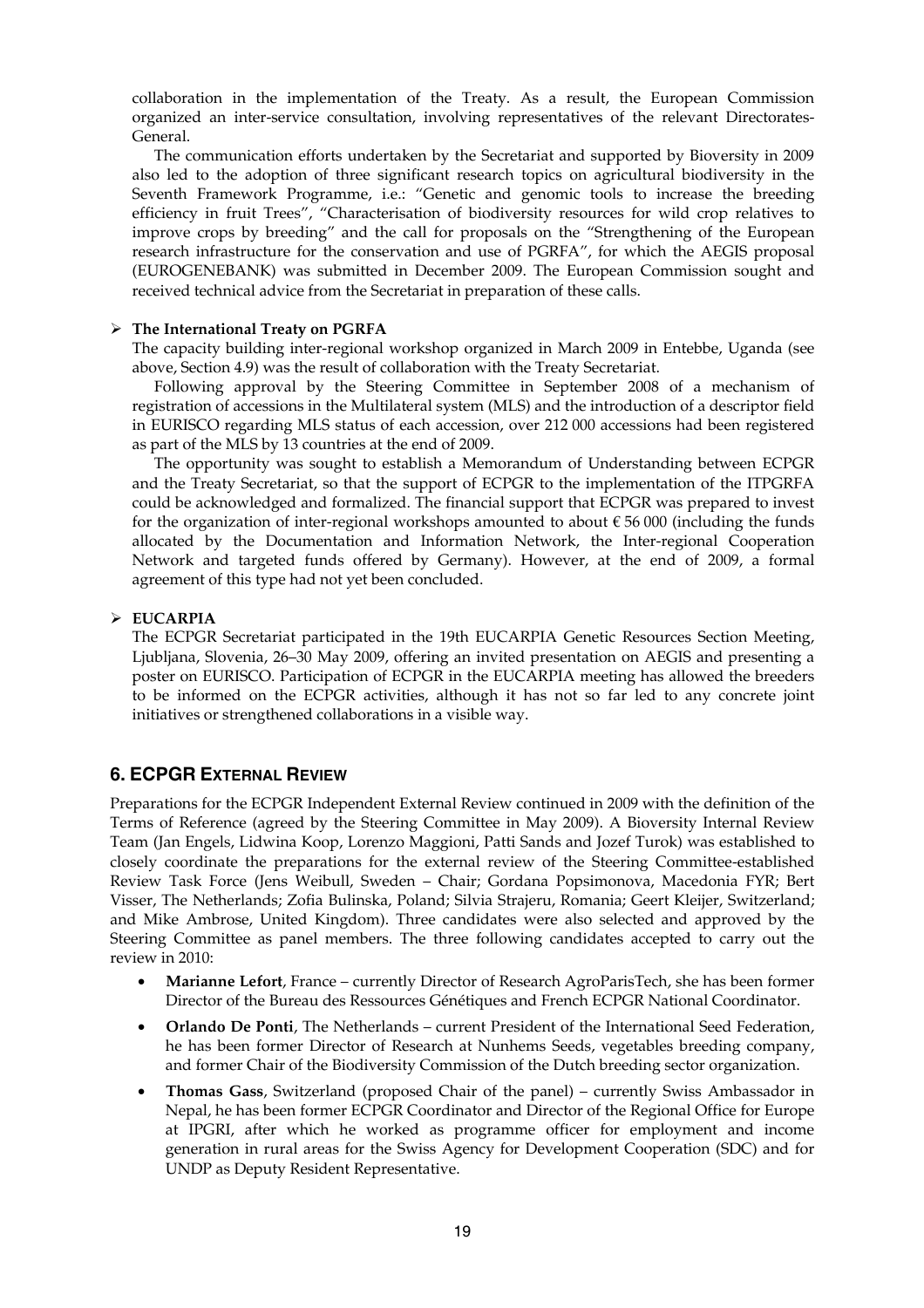In order to cover the costs of the review, over € 33 000 were raised as voluntary contributions paid by Switzerland (€ 10 000), UK (€ 1000), Finland (€ 750) and pledged by the Nordic Countries (DKK 160 000).

# **7. PUBLICATIONS**

# **7.1. Publications produced in 2009**

The following publications were produced in 2009 and can be obtained free of charge from the Secretariat. The ECPGR publications are also available in electronic format through the ECPGR Web site (http://www.ecpgr.cgiar.org/Publications/Publications.htm).

## • **ECPGR printed publications (also available online)**

- Report of a Working Group on *Beta* and the World *Beta* Network. Third Joint Meeting, 8-11 March 2006, Puerto de la Cruz, Tenerife, Spain.
- Report of a Working Group on Medicinal and Aromatic Plants. Second Meeting, 16-18 December 2004, Strumica, Macedonia FYR / Third Meeting, 26–28 June 2007, Olomouc, Czech Republic.
- European landraces: on-farm conservation, management and use. Bioversity Technical Bulletin no. 15.
- Crop genetic resources in European home gardens. Proceedings of a Workshop, 3-4 October 2007, Ljubljana, Slovenia.

## • **ECPGR electronic documents**

- A Strategic Framework for the Implementation of a European Genebank Integrated System (AEGIS) – A Policy Guide.
- Report of a Vegetables Network. Second Meeting. 26-28 June 2007, Olomouc, Czech Republic.
- Report of a Task Force on On-farm Conservation and Management. Third Meeting, 2-3 October 2007, Ljubljana, Slovenia.
- Report of a Network Coordinating Group on Forages. *Ad hoc* Meeting, 11 May 2009, La Rochelle, France.
- Report of a Cereals Network. Second Meeting, 21-24 April 2008, Foça, Turkey (draft published February 2009).
- Report of a Working Group on Grain Legumes. Fourth Meeting, 16-17 November 2007, Lisbon, Portugal (draft published March 2009).
- Report of a Working Group on Medicinal and Aromatic Plants. Fourth Meeting, 29 September October 2009, Kuşadası, Turkey (draft published December 2009).
- ECPGR Annual report 2008.
- ECPGR Financial report 2008.

## • **Bioversity publications**

- Issues 38 and 39 of Bioversity's **Regional Newsletter for Europe** were also published in 2009 with contributions and partial financial support from ECPGR.

# **7.2. Publications in preparation in 2009**

## • **ECPGR electronic documents**

- Report of a Working Group on Forages. Ninth Meeting, 23-25 October 2007 Piest'any, Slovakia.
- Report of a Working Group on Grain Legumes. Fourth Meeting, 16-17 November 2007, Lisbon, Portugal.
- Report of the Network Coordinating Group on Sugar, Starch and Fibre Crops. Third Meeting, 8–9 October 2009, Quedlinburg, Germany.
- Report of a Working Group on Fibre Crops (Flax and Hemp). First Meeting, 14-16 June 2006, Wageningen, The Netherlands.
- Report of a Working Group on *Malus/Pyrus*. Third Meeting, 25-27 October 2006, Tbilisi, Georgia.
- Report of a Vegetables Network. Third Meeting, 10-12 November 2009, Catania, Italy.